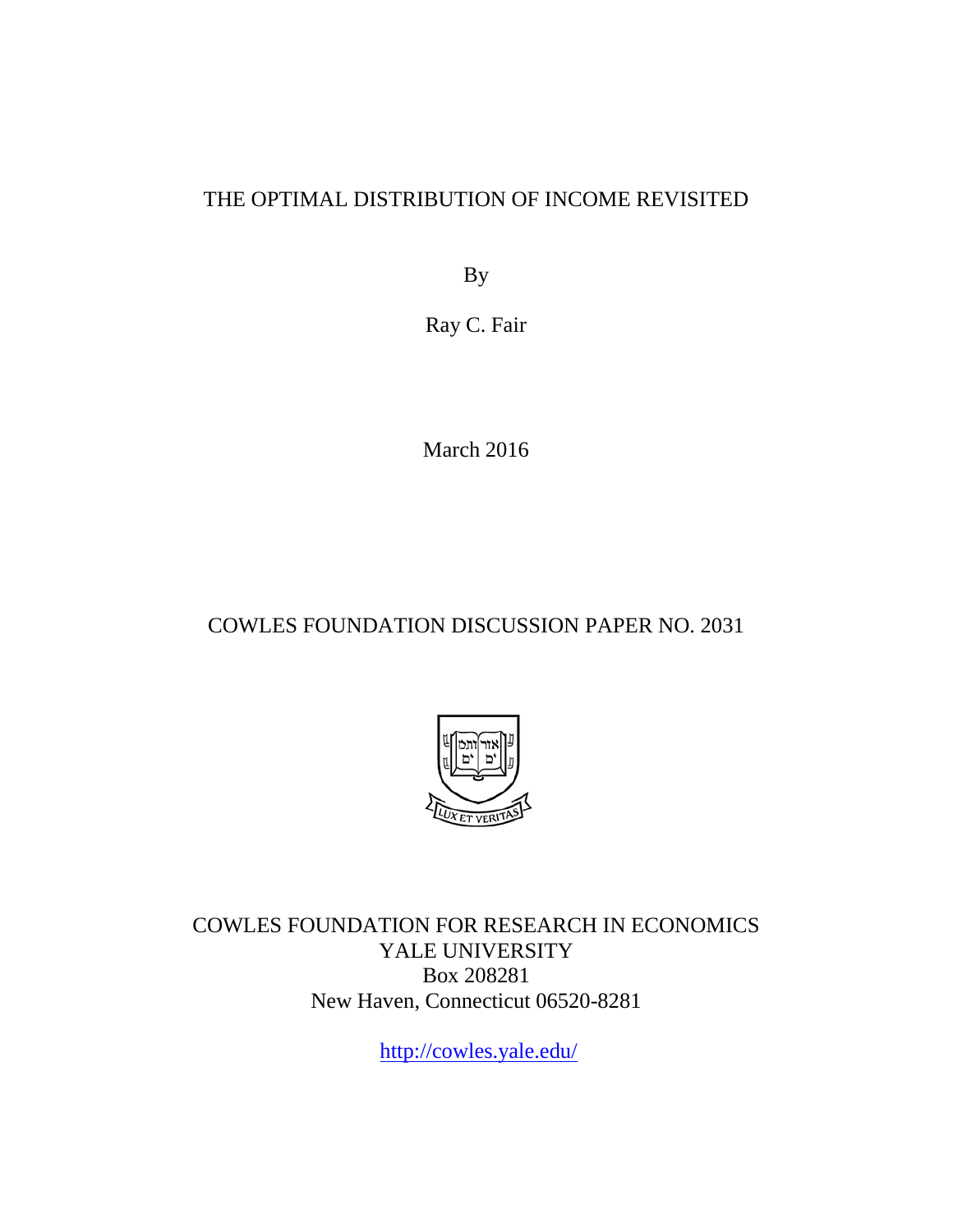# The Optimal Distribution of Income Revisited

Ray C. Fair<sup>∗</sup>

March 2016

#### Abstract

This paper revisits the optimal distribution of income model in Fair (1971). This model is the same as in Mirrlees (1971) except that education is also a decision variable and tax rates are restricted to lie on a tax function. In the current paper the tax-rate restriction is relaxed. As in Fair (1971), a numerical method is used. The current method uses the DFP algorithm with numeric derivatives. Because no analytic derivatives have to be taken, it is easy to change assumptions and functional forms and run alternative experiments. Gini coefficients are computed, which provides a metric for comparing the redistributive effects under different assumptions. Ten optimal marginal tax rates are computed per experiment corresponding to ten tax brackets.

The sensitivity of the results to the four main assumptions of the model are examined: 1) the form of the social welfare function that the government maximizes, 2) the form of the utility function that each individual maximizes, 3) the distribution of ability across individuals, and 4) the rate of return to education.

The changes in the Gini coefficient from before-tax income to after-tax income for the experiments are compared to actual changes from various countries. Experiments using a lognormal distribution of ability match the

<sup>∗</sup>Cowles Foundation, Department of Economics, Yale University, New Haven, CT 06520-8281. e-mail: ray.fair@yale.edu; website: *fairmodel.econ.yale.edu*. Without implicating anyone, I am indebted to the following people for helpful answers to questions: Joe Altonji, Momi Dahan, Peter Diamond, Fatih Guvenen, Etienne Lehmann, Sharon Oster, Emmanuel Saez, and Danny Yagan. A FORTRAN computer program is available from the author that does all the calculations described in this paper. This program can be used to run alternative experiments from those discussed in this paper.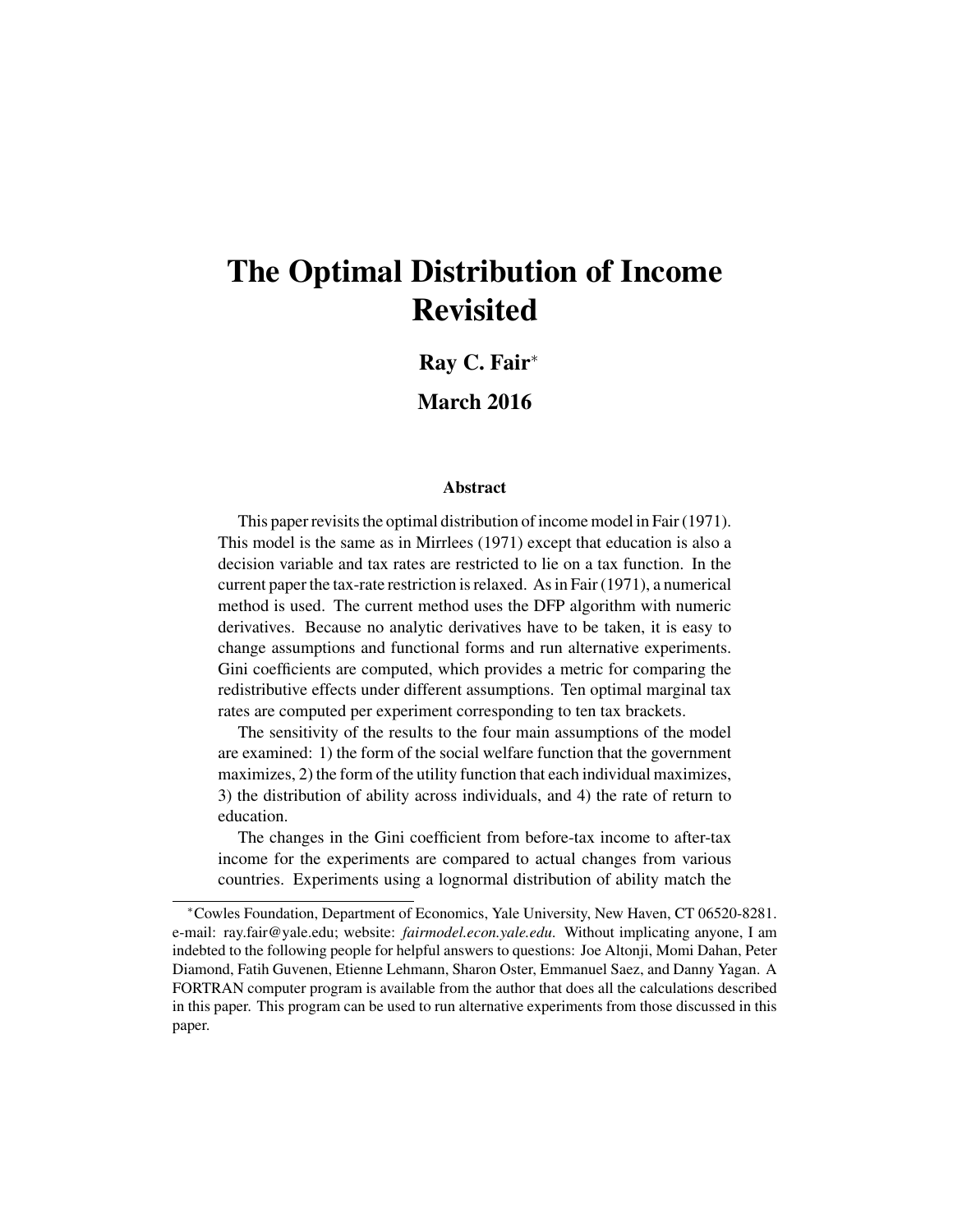data better than those using a lognormal distribution with a Pareto tail—there is less actual redistribution than a Pareto tail implies.

The numerical approach in this paper has advantages over the use of analytic expressions. When functional forms are changed, it may be easier to run a new numerical experiment then use an analytic expression, which can be complicated. Also, although not done in this paper, individual heterogeneity is straightforward to handle. The coding can have a different utility function for each individual. And different assumptions about education can be easily incorporated. The approach also shows the problematic nature of assuming a quasi-linear utility function—a utility function with no income effects.

## 1 Introduction

Mirrlees' (1971) classic paper analyzes optimal marginal tax rates and lump sum redistribution in a setting in which the government maximizes a social welfare function in the face of individual optimization behavior. An individual chooses his or her labor supply to maximize utility, taking as given his or her wage rate, the tax rates, and the lump sum transfer payment. Assumptions need to be made about the distribution of wage rates, the form of the utility functions, and the form of the social welfare function. The key question for Mirrlees and the large literature that followed is how the optimal rates vary with income. In the original simulations, Mirrlees came to two somewhat surprising conclusions: optimal tax rates may decline at high income levels, and a constant tax rate for all incomes may be close to optimal. But as Mirrlees himself concluded, these conclusions are sensitive to the underlying assumptions.

In the literature since Mirrlees there is still no agreement on his first proposition. Diamond (1998) found optimal marginal tax rates were U-shaped, but Dahan and Strawczynski (2000) showed that this result is sensitive to replacing linear by logarithmic utility of consumption. Mankiw, Weinzierl, and Yagan (2009) argue that optimal marginal tax rates are likely to decline with income, whereas Diamond and Saez (2011) argue the opposite.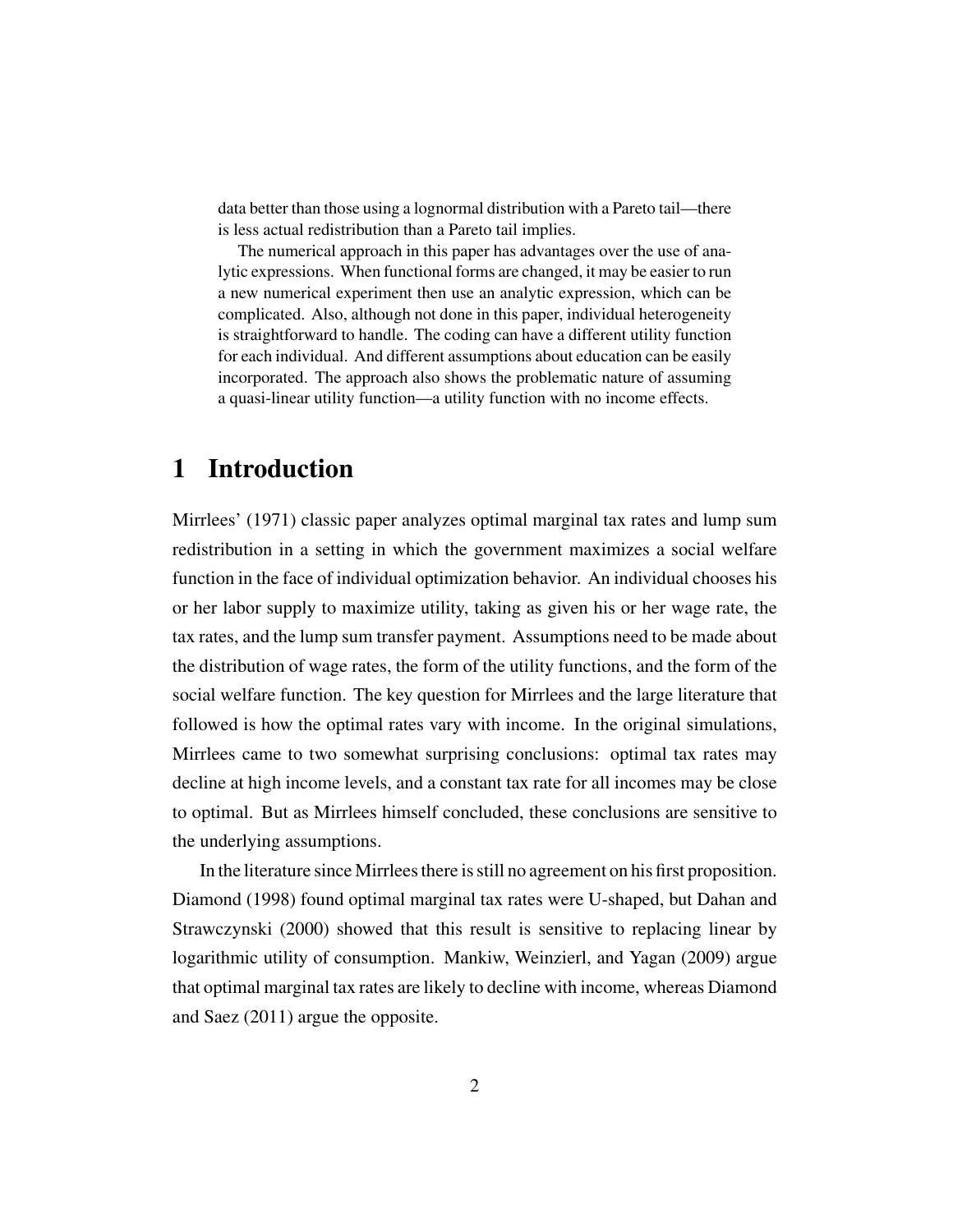The basic setup in Fair (1971) is the same as in Mirrlees (1971) except that education is a decision variable and a single parameter of a tax-rate function with rising marginal tax rates is computed (plus the lump sum transfer) rather than many unrestricted tax rates. In Mirrlees (1971) the distribution of wage rates is exogenous, whereas in Fair (1971) the distribution of ability is exogenous and an individual's wage rate depends on his or her ability and hours of education. A central focus in Fair (1971) was on how the optimal government tax policy changes the income distribution—Gini coefficients. The literature following Mirrlees was mostly concerned with optimal tax rates, but it is straightforward after the optimization to compute Gini coefficients or other income-distribution parameters.

In the current paper I return to this basic setup with education as a decision variable, but relax the assumption of a tax-rate function, allowing flexibility in the number of marginal tax rates chosen. I also use a flexible solution method—the DFP algorithm with numeric derivatives. This requires that no analytic derivatives be taken—unlike many papers in this literature, this paper is not filled with firstorder conditions and Lagrangians! This allows one to consider alternative cases with only a few coding changes. One can easily examine the sensitivity of the optimal marginal tax rates to alternative assumptions about the the social welfare function, the individual utility functions, the ability distribution, and the returns to education.

Regarding education, I know of no paper following Mirrlees (1971) that takes education hours as a decision variable on a par with hours worked. The closest to this is Chapter 7 in Tuomala (1990), but in the models in that chapter there are no foregone earnings from education. The only cost to education is that it enters negatively in the utility function. In Bovenberg and Jacobs (2008) education is an investment cost but does not subtract from hours worked. Also, the government observes education in their model. Best and Kleven (2013) examine career effects in a two-period model in which future wages depend on current hours worked. There is no formal education. In Fair (1971) and in the analysis below educa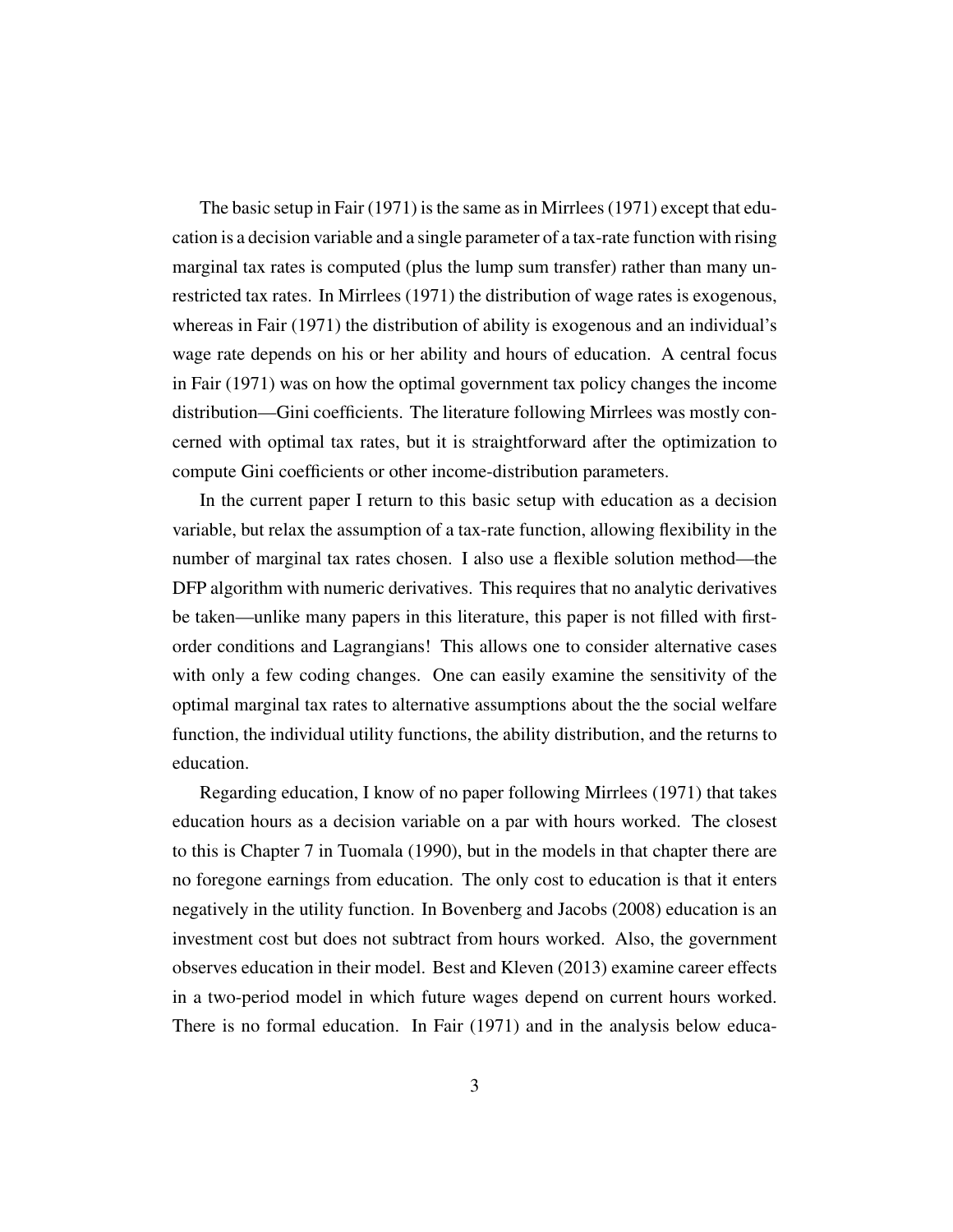tion hours are not observed by the government and they subtract from total hours available for work.

The main conclusions are as follows. Lognormal distributions of ability lead to declining marginal tax rates at the top. Adding a Pareto tail leads to a higher tax rate in the top bracket relative to the other brackets. As the social welfare function weights low income individuals more, tax rates increase. There is huge redistribution if the social welfare function is Rawlsian. Eliminating education as a decision variable leads to higher tax rates since there are then no negative tax-rate effects on education. As the risk aversion parameter increases in the utility functions, which means faster declining marginal utility with income, the tax rates increase and there is more redistribution. OECD results match best for a risk aversion parameter between 0.75 and 1.00. Quasi-linear utility functions, as in Diamond (1998), are too extreme to analyze unless one assumes that utility functions of low ability individuals have a lower weight on leisure than utility functions of high ability individuals.

### 2 The Model

#### **Overview**

The model is timeless. I prefer to set it up as a lifetime model rather than a model for one year, but this is simply a matter of interpretation. There is no wealth and no saving. An individual's utility function is a function of after-tax income and leisure, where leisure is total hours minus hours worked minus education hours. Individuals choose hours of work and education hours to maximize lifetime utility, given ability, the tax system, and the rate of return to education. The wage rate depends on ability and education.

The government has a social welfare function (SWF) in the individual utilities and chooses the tax system to maximize this SWF. The tax system consists of tax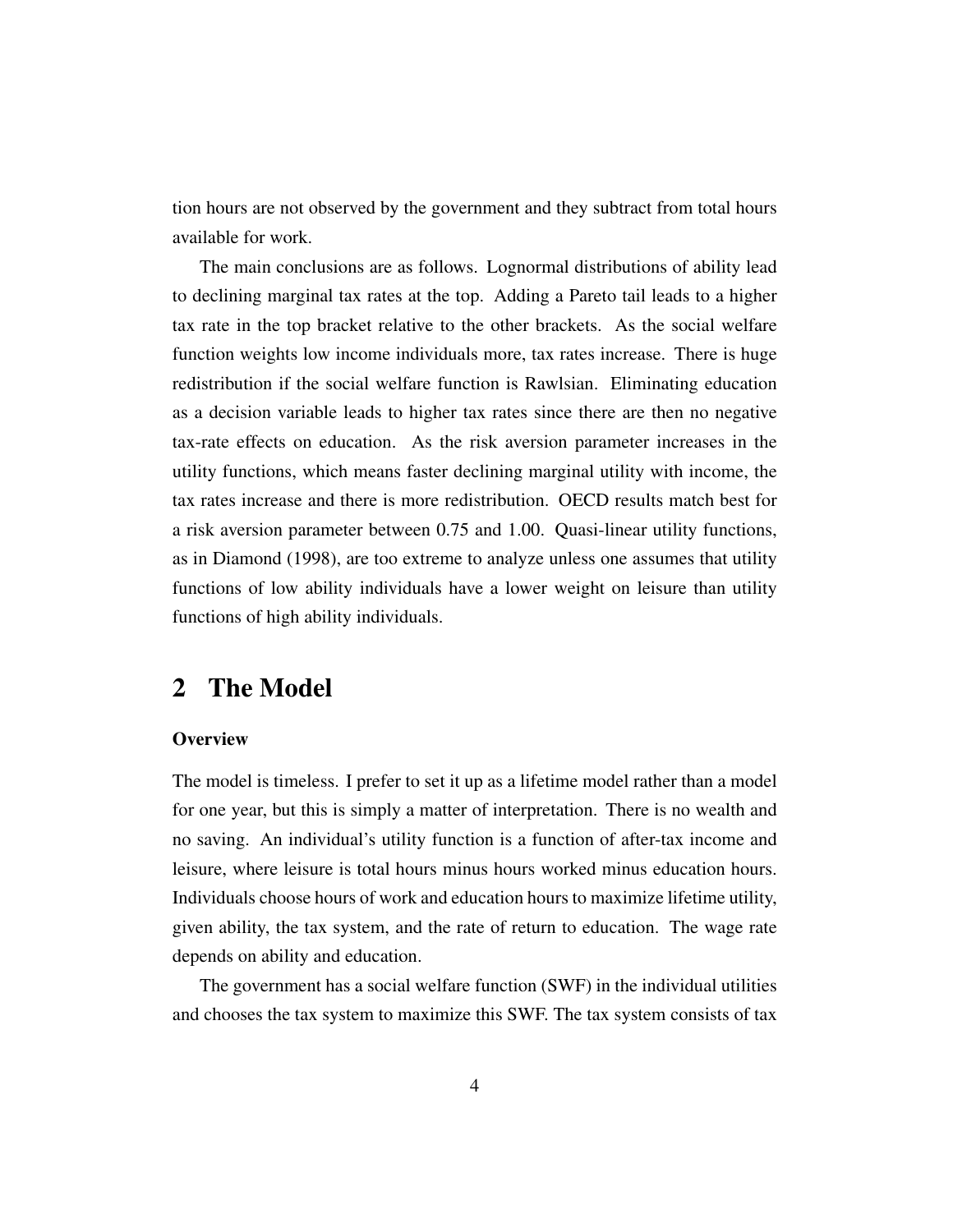rates by income categories. The budget constraint implies that all taxes are returned to the individuals as lump sum transfers—each individual gets  $1/n$  of total taxes, where  $n$  is the number of individuals. For the numerical results below  $n$  is taken to be 999. The tax system is used only for redistribution, although one could add government expenditure to be financed by taxes.

#### General Equations

The lifetime utility function for each individual is

$$
u_i = f_i(y_i, T - h_i - e_i), \quad i = 1, \dots, n
$$
 (1)

where  $u_i$  is utility,  $y_i$  is after-tax income,  $h_i$  is the number of hours worked,  $e_i$ is the number of hours spent in education, and  $T$  is the total number of hours in an individual's working or education life. The wage rate for each individual is determined by the earnings function:

$$
w_i = g(a_i, e_i), \ \ i = 1, \dots, n \tag{2}
$$

where  $w_i$  is the wage rate and  $a_i$  is ability. Before-tax income,  $y_i^*$ , is

$$
y_i^* = w_i h_i, \ \ i = 1, \dots, n \tag{3}
$$

After-tax income is

$$
y_i = y_i^* - t(y_i^*) + k, \ \ i = 1, \dots, n \tag{4}
$$

where  $t(y_i^*)$  is the tax schedule—the amount of tax collected from an individual with before-tax income  $y_i^*$ —and k is the lump sum amount transferred to each individual by the government. The tax schedule consists of marginal tax rates by income category.

The social welfare function of the government is

$$
SWF = z(u_1, u_2, \dots, u_n) \tag{5}
$$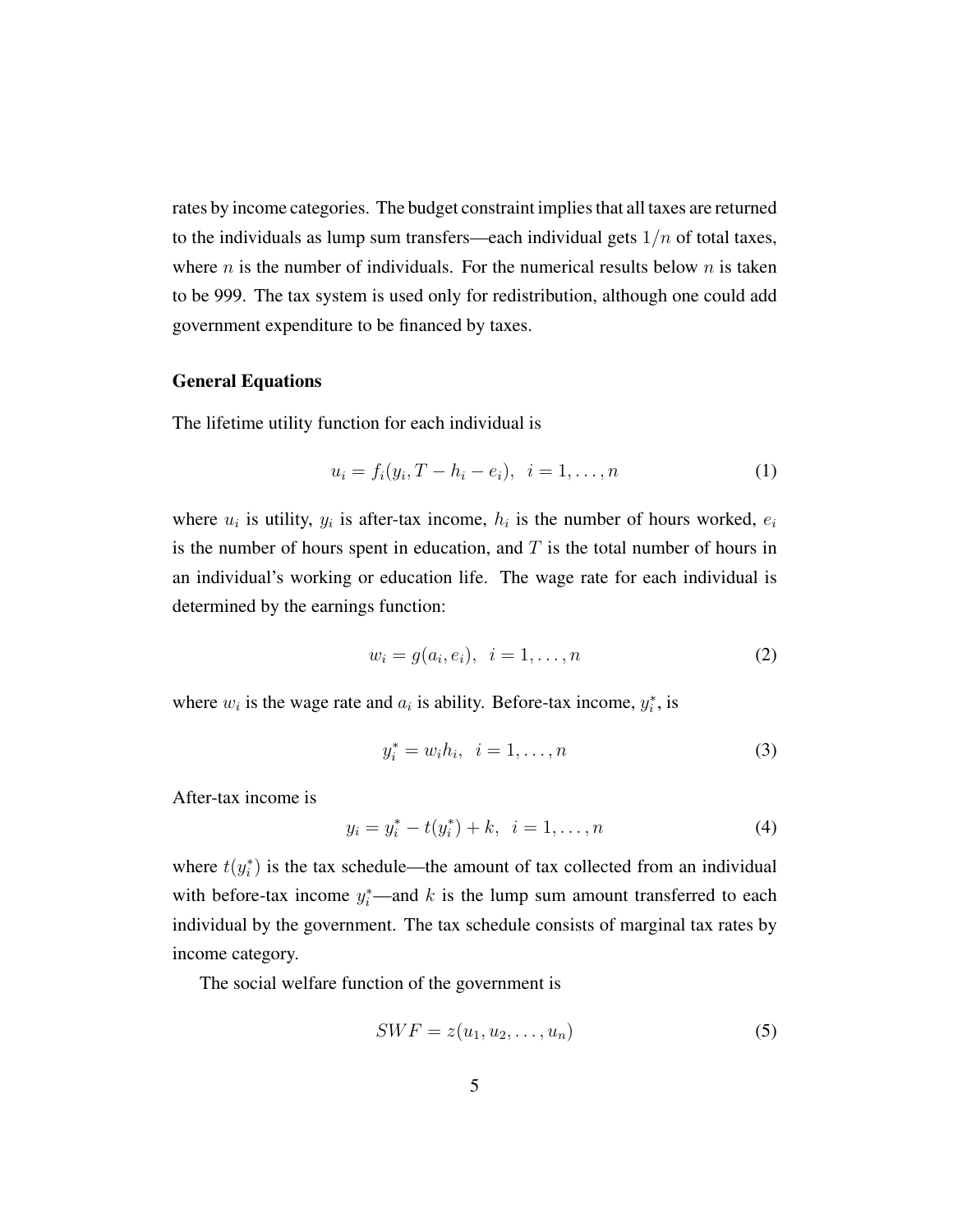The budget constraint of the government is

$$
n \cdot k = \sum_{i=1}^{n} t(y_i^*)
$$
\n<sup>(6)</sup>

The decision of the government is to choose the tax schedule to maximize  $SWF$ subject to the budget constraint and to the fact that individuals maximize utility. Individuals take the tax schedule and k as given and choose  $h_i$  and  $e_i$  to maximize utility subject to equations  $(2)$ ,  $(3)$ , and  $(4)$ .

#### Solution Method

It is possible to use an algorithm like Davidon-Fletcher-Powell (DFP)—Davidon (1959) and Fletcher and Powell (1963)—and numeric derivatives to solve many nonlinear optimization problems. I have used it in Fair (1974) to solve large optimal control problems, of up to 239 control variables. This procedure—DFP with numeric derivatives—is used in this paper. The advantage of using numeric derivatives is that no analytic derivatives have to be taken, which makes it trivial to change functional forms and reoptimize. Given the sensitivity of results to functional forms, this feature of the method is very useful.

The overall solution is as follows. There are two decision variables per individual— $h_i$  and  $e_i$ —and n optimization problems in total, one per individual. This is n uses of the DFP algorithm. Call this the "level 1" solution. The decision variables of the government are the marginal tax rates in the tax schedule, say 10 of them. The DFP algorithm is also used to find the optimal marginal tax rates, subject to the budget constraint (6). Call this the "level 2" solution.

The use of the DFP algorithm with numeric derivatives simply requires that a program (subroutine) be written that computes the value of the objective function for given set of values of the decision variables. For the level 1 solution for a given individual *i*, the subroutine computes  $u_i$  for given values of  $h_i$  and  $e_i$ , conditional on the tax schedule and  $k$ . This is all the DFP algorithm needs to find the optimal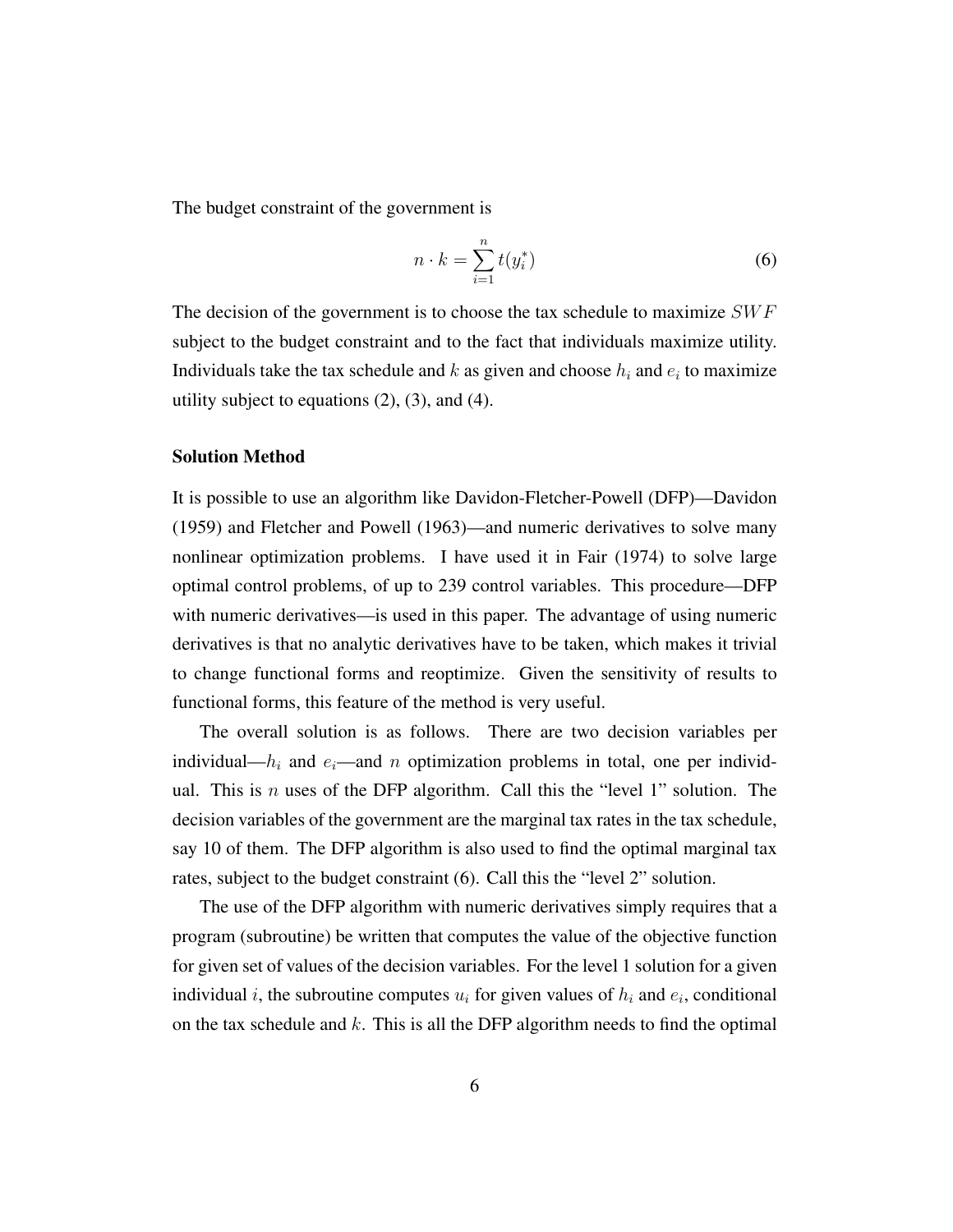values of  $h_i$  and  $e_i$ , given  $a_i$  and the utility functions. Function evaluations are used in computing the numeric derivatives and in the search process.

The function evaluation for the level 2 solution is a little more involved. It computes  $SWF$  for a given tax schedule. Embedded in this evaluation is the level 1 solution, which requires  $n$  uses of the DFP algorithm. The complication for the level 2 solution is that for a given tax schedule, the lump sum transfer  $k$ requires the *n* values of  $h_i$  and  $e_i$ , but the optimal values of the  $h_i$ 's and  $e_i$ 's depend on k. An iterative technique was used to solve this problem. Initial values of  $h_i$  and  $e_i$  were used to compute k (given a tax schedule); the n uses of the DFP algorithm were used to compute the level 1 solution;  $k$  was recomputed using the computed values of  $h_i$  and  $e_i$ ; the level 1 solution was computed again; etc. The process was stopped when the difference between successive values of  $k$  was within a prescribed tolerance level. At the stopping point optimal values of  $h_i$  and  $e_i$  have been computed for the given tax schedule (within the tolerance level of the budget constraint), from which the values of  $u_i$  can be computed and thus  $SWF$ . This is one function evaluation for the level 2 solution, which is all the DFP algorithm needs. The level 2 solution yields optimal values of the marginal tax rates (and  $k$ ).

#### Specific Equations for the Base Case

Given the above setup, it should be clear that it is easy to use alternative functional forms. Each change just requires a different line of code. The following is the base-line specification.

Working or education years are assumed to between the ages of 18 and 70 (53 years). Sleep requirements are assumed to be 8 hours per day, so the total number of non-sleep hours (T) is  $53 \times 365.25 \times 16 = 309,732$ , which is rounded to 300 thousand hours. A year of education is assumed to take 8 hours per day times 20 days per month times  $12$  months  $= 1,920$  hours, which is rounded to 2 thousand hours.

In the base case, ability  $a_i$  is assumed to be log normally distributed with mean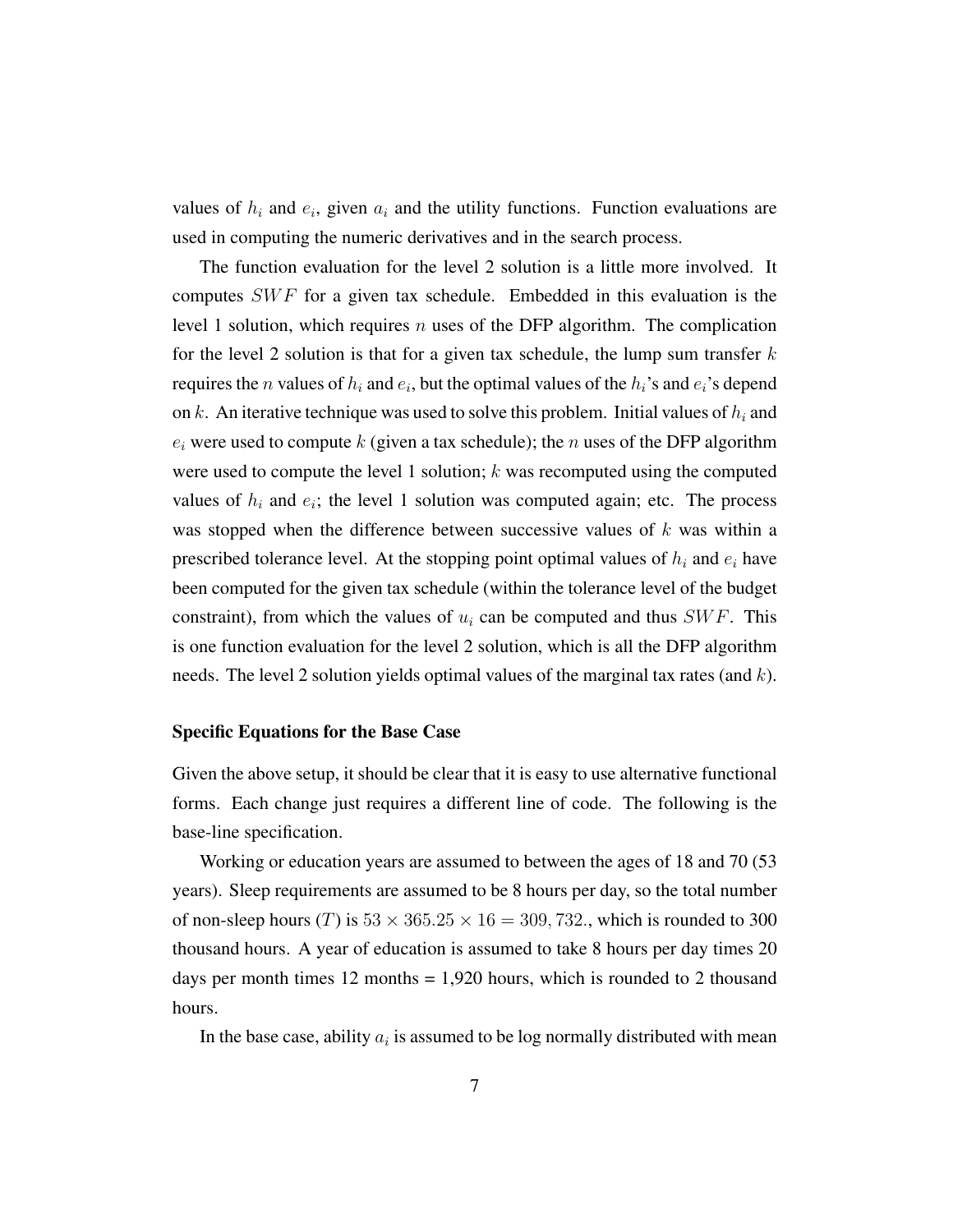$log(25)$  and standard deviation 0.5. The wage function is

$$
\log w_i = \log a_i + \rho \log(\frac{e_i}{2} + 1) \tag{7}
$$

If  $e_i = 0$ , then the wage rate is just equal to the ability value. The wage rate is in units of dollars per hour. The rate of return to education,  $\rho$ , is taken to be 0.12. A year of education (2 thousand hours) increases  $w_i$  by 12 percent.

If an individual works 8 hours a day, 20 days a month, 12 months a year for 53 years, this is 101.760 thousand hours, which is rounded to 100 thousand hours. At a wage rate of \$25 per hour, this is lifetime before-tax income of \$2.5 million dollars, or an average of about \$47 thousand per year. The parameter  $\beta$  in the utility function presented next was chosen to have the optimal values of  $h_i$  be in the ball park of 100 thousand hours.

The base-case utility function is taken to be logarithmic in after-tax income and leisure:

$$
u_i = \log y_i + \beta \log(T - h_i - e_i)
$$
\n(8)

where  $\beta$  is taken to be 2.0. This is a constant relative risk aversion (CRRA) function, with risk aversion parameter of 1.0. It will be denoted CRRA (1.00).

The social welfare function is postulated to be:

$$
SWF = \sum_{i=1}^{n} \log u_i \tag{9}
$$

If the government could chose utility for each individual with no constraints, the optimum would be complete equality of utility.

If taxes were proportional, the tax function would be:

$$
t(y_i^*) = t_1 y_i^*, \ \ i = 1, \dots, n \tag{10}
$$

where  $t_1$  is the proportional tax rate. If instead, say, 10 tax rates were chosen, there would be 10 brackets:  $b_1 - 0$ ,  $b_2 - b_1$ , ...,  $b_{10} - b_9$ , where  $b_{10}$  is larger than the income of any individual. The choice of brackets is discussed below.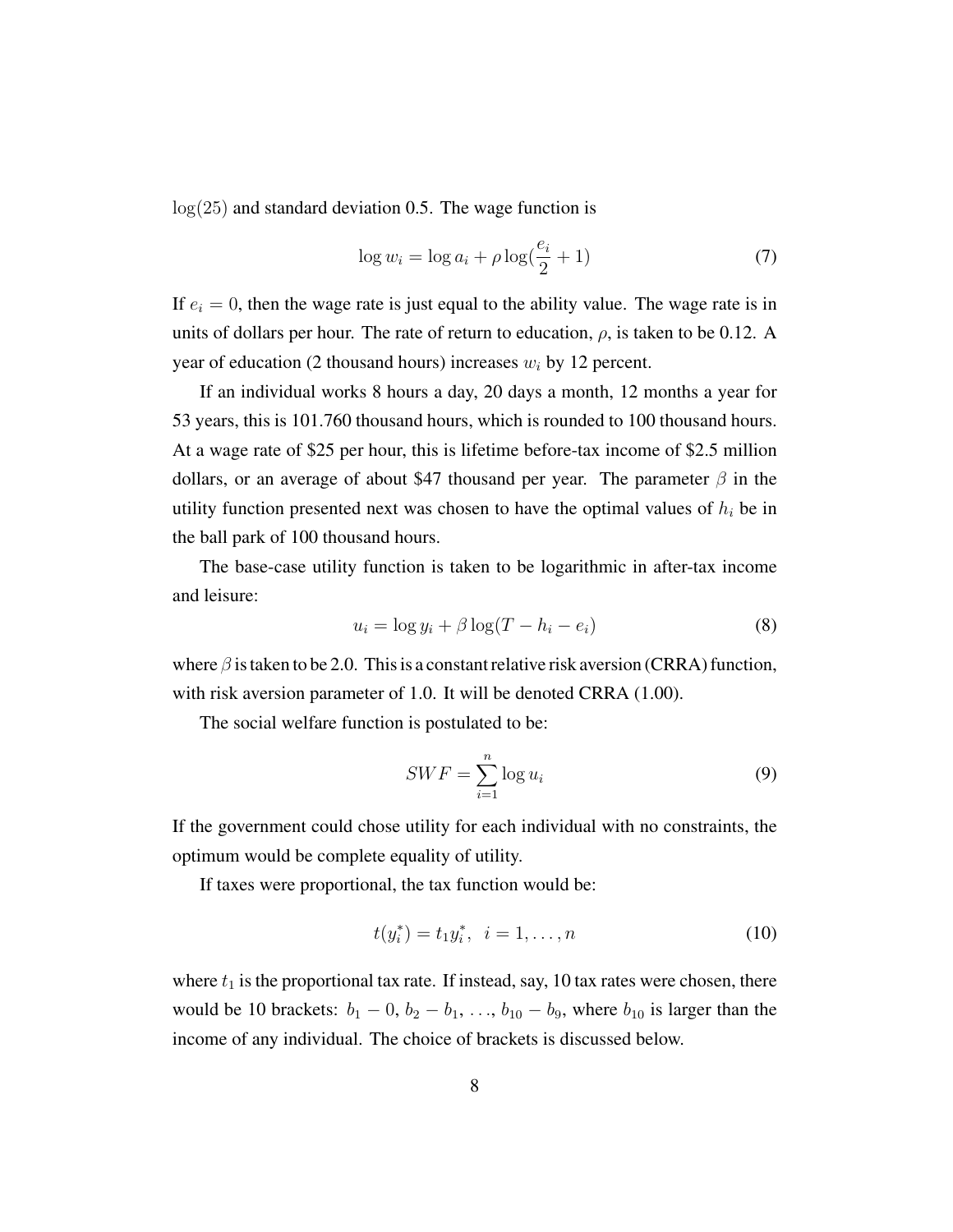#### Robustness Options

As noted above, it is easy to change assumptions and reoptimize. Some of the options are as follows.

- Different utility functions can be used, including having the parameters of the function differ by individual. Four other CRRA functions are considered below, with risk aversion parameters of 0.50, 0.75, 1.25,and 1.50 respectively. These are CRRA (0.50), CRRA (0.75), CRRA (1.25), and CRRA (1.50) respectively.
- Different distributions of  $a_i$  can be used. Two other distributions are considered below: a lognormal distribution with a standard deviation of 0.6 rather than 0.5, and a Pareto tail with parameter 1.5 spliced to the lognormal distribution with standard deviation 0.5 at the 95th percentile.
- For education, different values of  $\rho$  can be used. Also, a different wage function can be used, and education can be dropped from the model. The case of no education is considered below.
- Different tax brackets can be used, including more or fewer than 10. For each set of the other assumptions, two cases are considered below: 1) one proportional tax and 2) 10 tax brackets. The choice of the brackets is explained below.
- A different SWF can be used, for example the sum of utilities instead of the sum of the log of utilities and a Rawlsian utility function. Both of these functions are considered below. Also considered is a SWF that excludes the top 10 percent of income earners.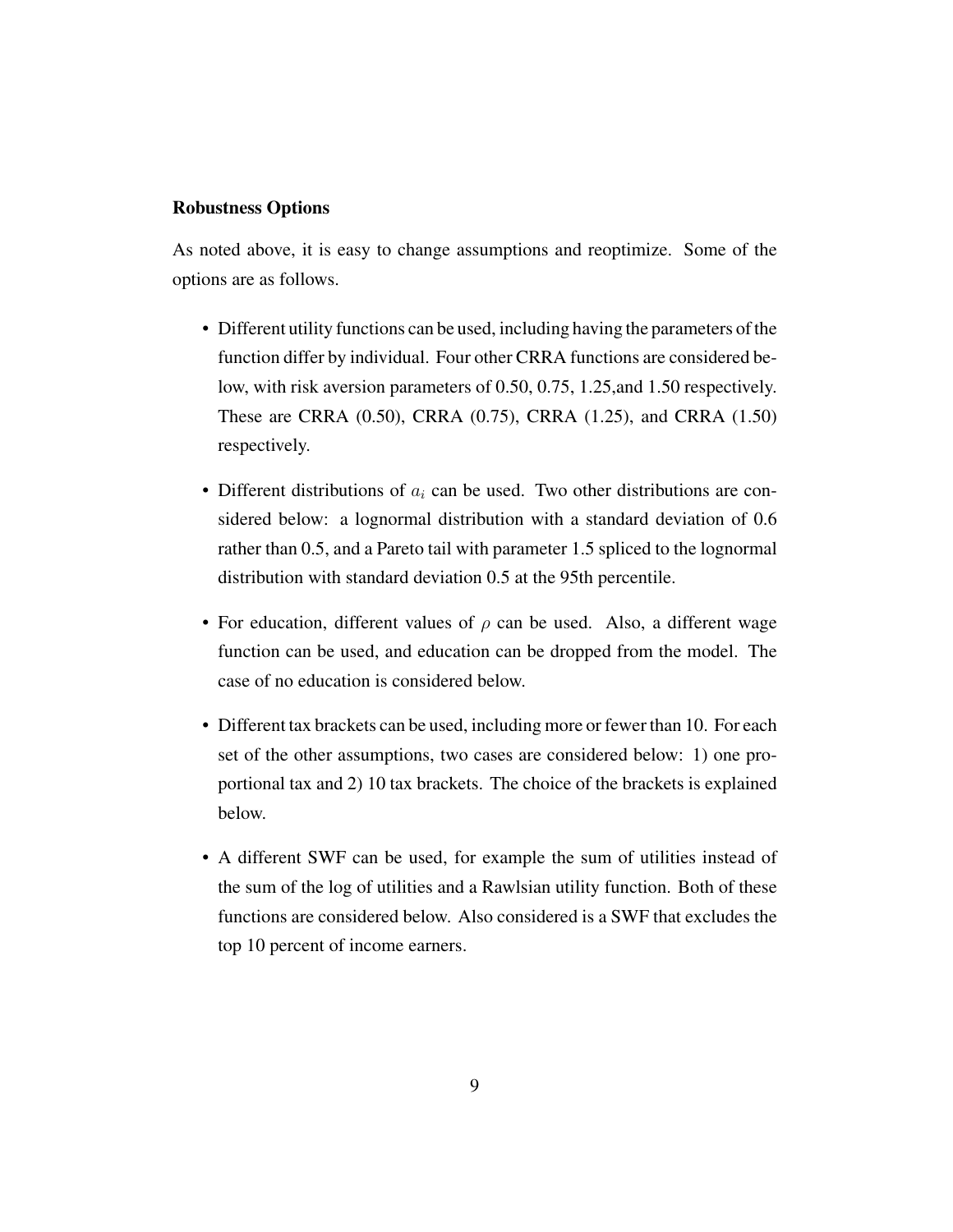#### Gini Coefficients

Although the literature following Mirrlees (1971) has not focused on the optimal income distribution, it is straightforward to compute Gini coefficients once a solution has been obtained. The two Gini coefficients of interest are the one corresponding to before-tax income,  $y_i^*$ , and the one corresponding to after-tax income,  $y_i$ . These will be denoted  $g^*$  and g respectively. It is of interest to see how much the Gini coefficient is lowered by the government's tax policy. Note that the Gini coefficients as is usual are in income, not utility. As a result,  $g$  is not a decision variable of the government but a result of its policy.

#### Returns to Education

As noted above, the return to a year of education has been taken to be 12 percent. This number can, of course, be changed for the calculations. From Table 5 in Card's (1999) survey article, a return of 10 percent seems roughly consistent with the literature. Since the present analysis pertains to lifetime variables, I have chosen to use a slightly higher return of 12 percent.

In Fair (1971) nine earnings functions were postulated, given data at the time, where an individual's productivity depended on his or her ability and education. These functions were then approximated by a polynomial function to get an earnings function. In this work the effect of education on an individual's productivity depended positively on his or her ability. In the present paper the earnings function is simpler, and the return to education in percent terms does not vary with ability.

Note that no cost to education has been built into the model except foregone earnings. Such costs could be added, but it is unlikely that this would make much difference to the analysis.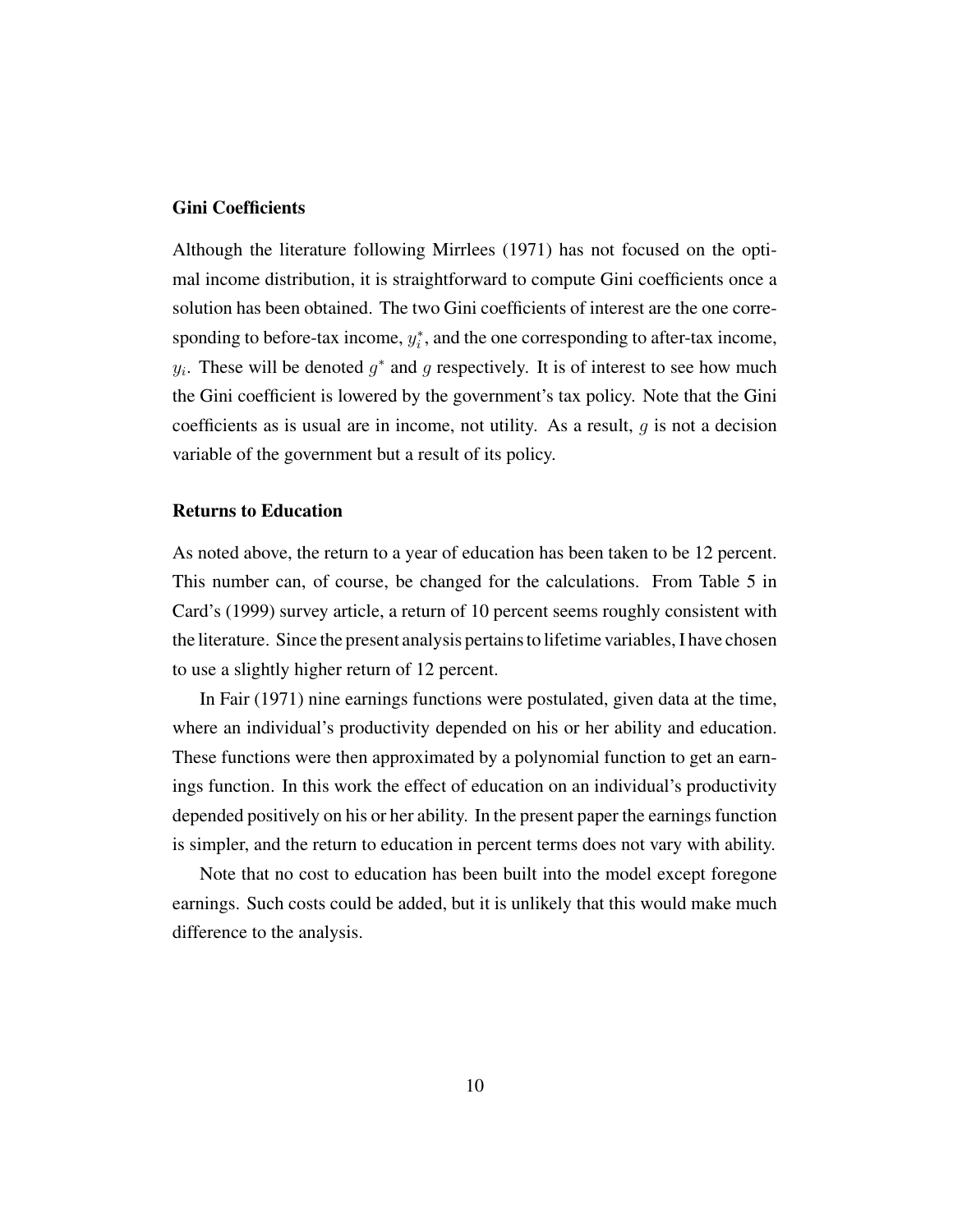#### The Utility Functions

The log function in (8) has the feature that if income is all wage income, an uncompensated change in the wage rate has no effect on hours worked. If, however, part of income is nonwage income, the number of hours worked does depend on the wage rate. Consider (8) where there is no  $e_i$  and  $y_i = (1 - t_1)w_i h_i + k$ , where  $t_1$  is the proportional tax rate and k is a lump sum transfer (exogenous to the individual). Then taking the derivative of  $u_i$  with respect to  $h_i$  and setting it equal to zero yields optimal hours,  $h_i^*$ :

$$
h_i^* = \frac{T}{1+\beta} - \frac{k}{(1+\beta)(1-t_1)w_i}
$$
(11)

The derivative of  $h_i^*$  with respect to  $t_1$  is  $-\frac{k}{(1+\beta)(1+\beta)}$  $\frac{k}{(1+\beta)(1-t_1)^2 w_i}$ , which is negative. So an increase in the tax rate lowers hours worked. The derivative of  $h_i^*$  with respect to k  $is - \frac{1}{(1+8)(1+8)}$  $\frac{1}{(1+\beta)(1-t_1)w_i}$ , which is also negative. So an increase in the lump sum transfer also lowers hours worked.

The other two utility functions have the form:

$$
u_i = \frac{y_i^{1-\theta}}{1-\theta} + \beta \frac{(T - h_i - e_i)^{1-\gamma}}{1-\gamma}
$$
 (12)

where  $\theta$  and  $\gamma$  are coefficients of relative risk aversion. This equation reduces to (8) when  $\theta$  and  $\gamma$  are one. For CRRA (0.50),  $\theta$  and  $\gamma$  are 0.50; for CRRA (0.75), they are 0.75; for CRRA (1.25), they are 1.25; and for CRRA (1.50), they are 1.50. The larger is  $\theta$ , the faster does marginal utility decrease with income. The values of  $\beta$  chosen for these four functions are 7.071, 3.76, 1.0636, and 0.566, respectively. These values were chosen to have the optimal values of  $h_i$  for the median ability individual ( $i = 500$ ) be in the ball park of 100.

When there are no taxes (and no lump sum) and the utility function is CRRA (1.00), everyone works the same amount and has the same amount of education. As  $\theta$  and  $\gamma$  deviate from 1.00 in either direction, the range of hours worked and education across ability gets wider. When they are less than one, higher ability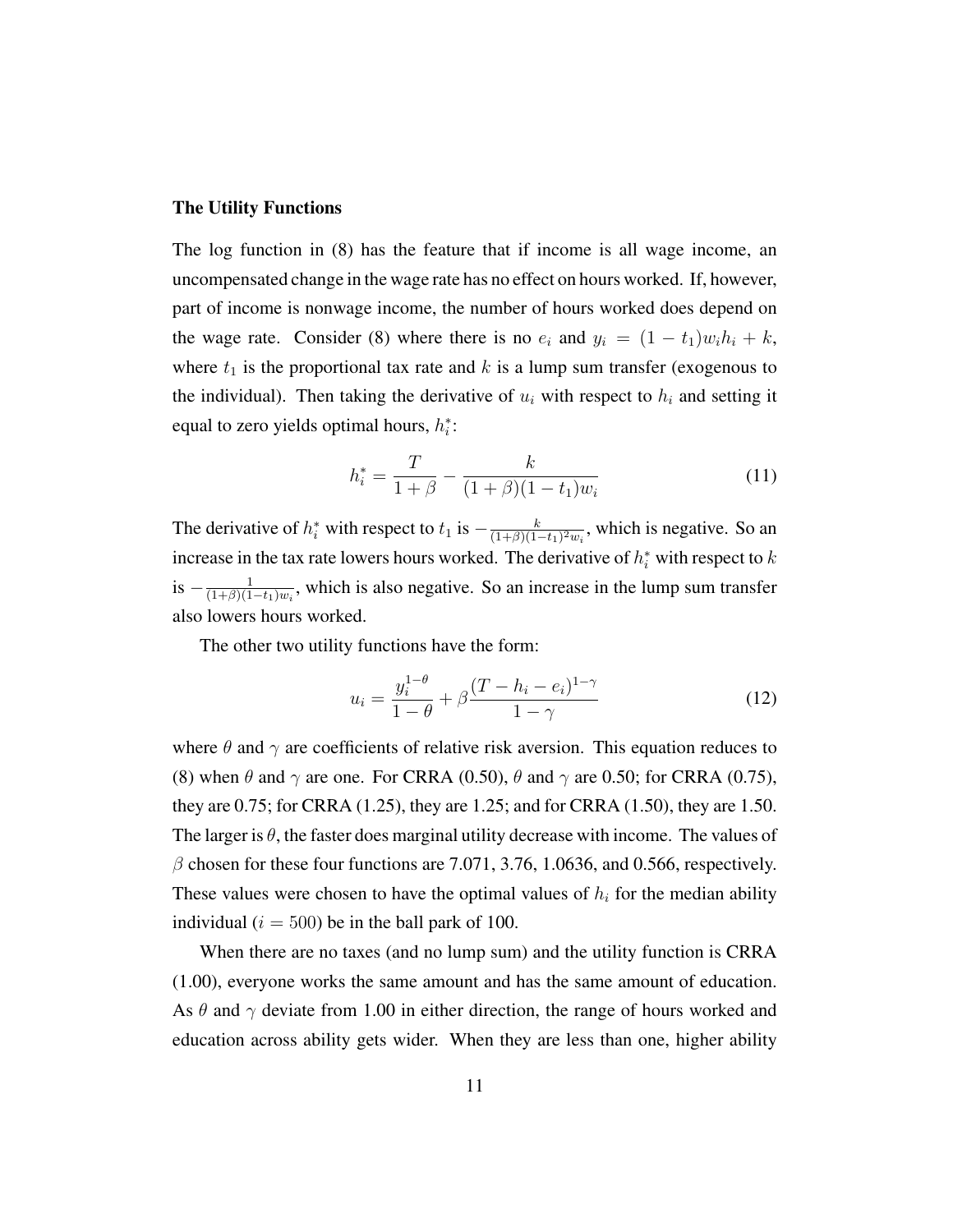individuals work more and get more education, and vice versa when they are greater than one. A wide range of hours worked and education is problematic for the numerical procedure used in this paper, and 0.50 and 1.50 are about the limits of what can be computed. For example, for CRRA (0.50), lognormal (0.5), SWF the sum of the log of utilities, education in, and no taxes, the bottom ability person works 31 hours and the top ability person works 198 hours. The education hours are 1.7 versus 27.2. The ratio of income for the top to the bottom is 182. This compares to 21.98 for CRRA (1.00). Smaller differences in behavior could be achieved by having the utility functions differ by ability, although it is somewhat arbitrary as to how this is specified. For purposes of this paper, the same utility function has been used for all, with risk aversion parameters outside the range of 0.50 and 1.50 not used. Comments about quasi-linear utility functions are made at the end of Section 3.

#### The Social Welfare Functions

Maximizing the SWF in (9) is equivalent to maximizing the product of utilities. Another option is simply to maximize the sum:

$$
SWF = \sum_{i=1}^{n} u_i
$$
\n(13)

Another option is the Rawls case, where the utility of the lowest ability individual is maximized:

$$
SWF = u_1 \tag{14}
$$

A fourth SWF was also used, which is (9) except that the top 10 percent of the individuals are not counted. The summation is from 1 to  $.9n$ .

#### The Tax Brackets

The tax brackets were chosen to correspond to roughly 10 percent of the population in each bracket. For each set of assumptions (each table below), the optimal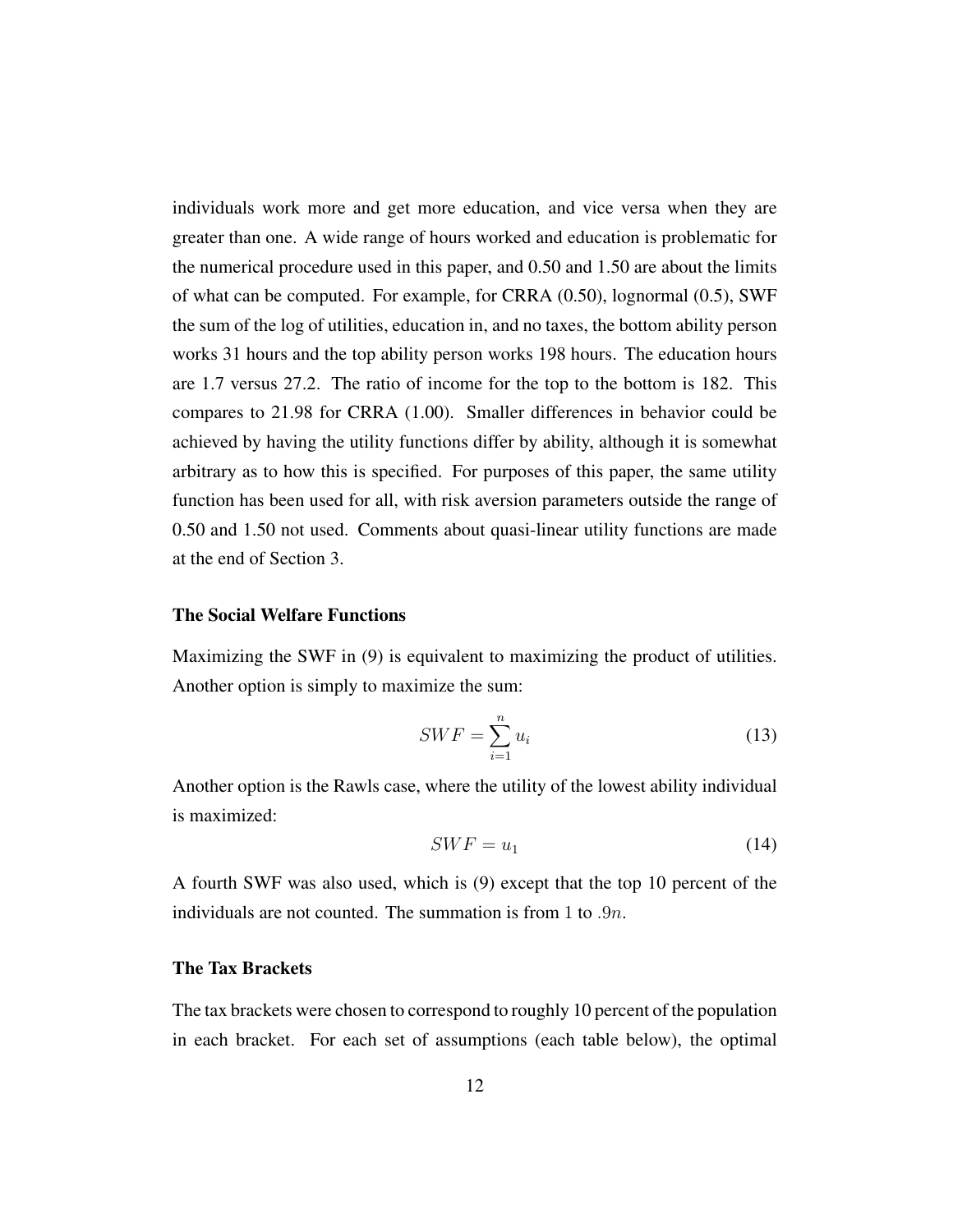proportional tax rate was first computed  $(t_1)$ , i.e., just one tax rate. For this run the 999 individuals were ranked by before-tax income, and the 10 brackets were chosen by picking the income of individual 100 to end the first bracket, the income of individual 200 to end the second, up to the income of individual 900 to end the ninth. The top income for the tenth bracket was taken to be in effect infinite. The marginal tax rates are thus roughly for the first decile, the second decile, and so on.

#### A Note on the DFP Algorithms

The fact that the overall DFP algorithm requires the use of another DFP algorithm to compute the objective function leads to some accuracy issues when numeric derivatives are used. In some cases, especially when 10 tax rates are computed, the objective function is fairly flat, and some of the results were sensitive to starting points. The general pattern of the optimal marginal tax rates by income was not sensitive, but the accuracy to three, and sometimes two, decimal points was. For each run I tried a number of starting points and chose the one that led to the largest value of the objective function. I don't think any of the main points below are affected by these accuracy issues. Remember, however, that the numerical procedure is limited to considering values of the risk aversion parameter between about 0.50 and 1.50.

#### Top and Bottom Tax Rates

The question of whether the optimal marginal tax rate is zero for the lowest and highest income individuals is not an issue in this paper because of the use of brackets. There is no one tax rate for the highest income individual, nor for the lowest income individual. Also, for some of the experiments the lowest income individual does not work.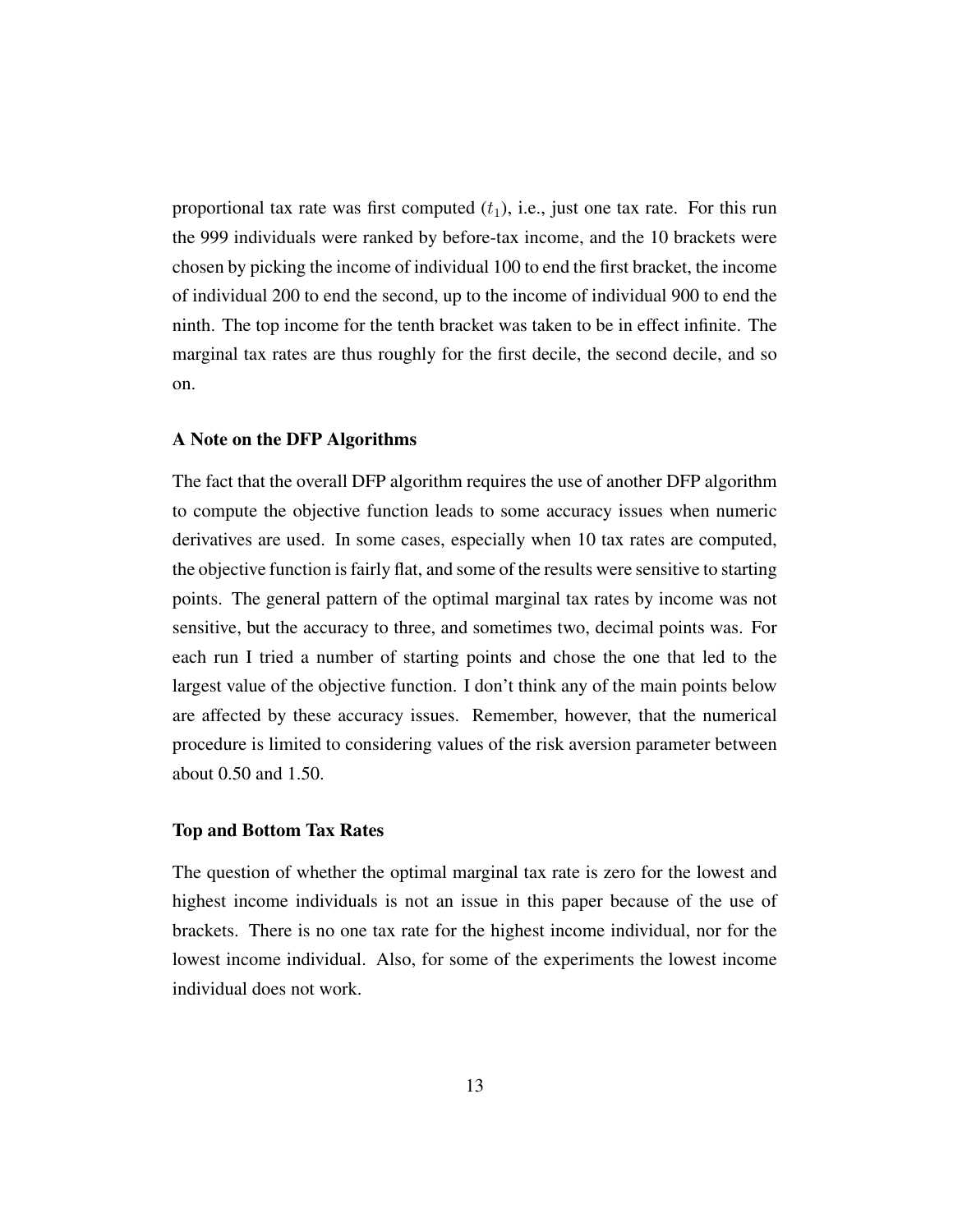### 3 The Results

There are a large number of options that can be run. With say 3 utility functions, 3 distributions of  $a_i$ , education or no education, 2 tax schedules, and 4 social welfare functions, there are 72 runs. There is also considerable output per run. For each run there are 999 values for each variable pertaining to an individual plus the tax-rate values and the Gini coefficients.

Before considering the results in detail, it will be useful to present a summary of the sensitivity of the optimal marginal tax rates to the various assumptions. This is done in Table 1.  $t_1$  is the tax rate when there is only one tax parameter, and  $t_{10}/t_5$ is the ratio of the 90th percentile marginal tax rate to the 50th percent marginal tax rate when 10 tax rates are computed. Part I of the table shows that as the risk aversion parameter increases, the overall tax rate increases, as does the ratio of the top rate to the 50th percentile rate. As the risk aversion parameter increases, marginal utility decreases faster with income, which encourages redistribution.

Part II of Table 1 shows that as the ability distribution becomes more skewed to the right, the higher is the overall tax rate and the ratio of the top rate to the 50th percentile rate. For the lognormal distributions the ratio is less than one, but for the Pareto tail the ratio is considerably above one. This result is consistent with the results in Mankiw, Weinzierl, and Yagan (2009). For all the runs in this study, the top rate was lower than the other rates when a lognormal distribution was used and higher when the Pareto tail was used.

Part III of Table 1 shows that as the SWF weights low income individuals more, the overall tax rate rises, as does the ratio. As expected, when the top 10 percent are excluded from the SWF, they are taxed more. The Rawls case leads to a very high tax rate. Although not shown in the table, for the Rawls case 130 individuals do not work, and 223 individuals do not take any education.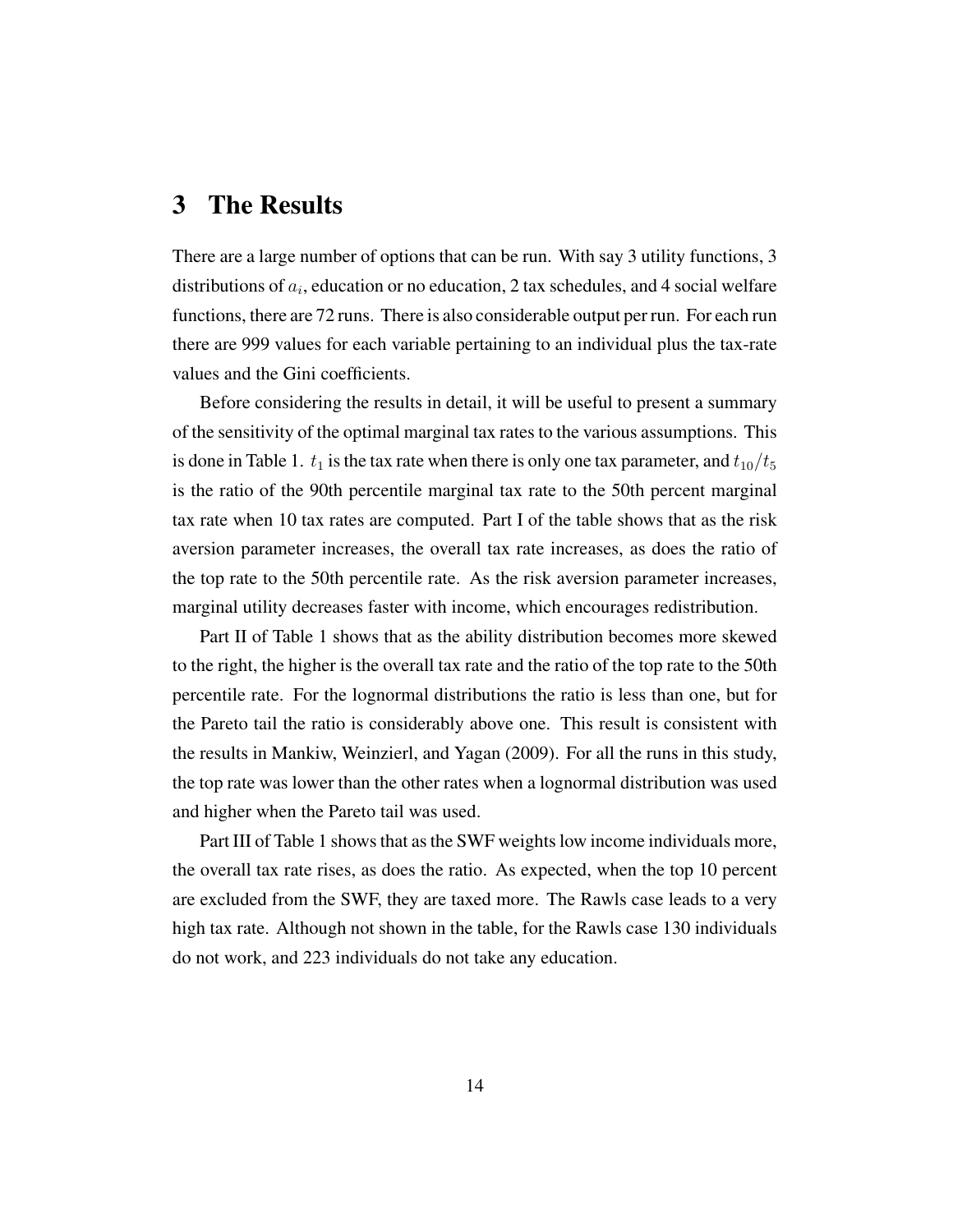|                                | <b>Table 1</b>             |                                                    |
|--------------------------------|----------------------------|----------------------------------------------------|
|                                | <b>Overview of Results</b> |                                                    |
| Part I                         |                            |                                                    |
|                                |                            | lognormal (0.5), SWF is Sum of Logs, Education yes |
| <b>Risk Aversion Parameter</b> | $t_1$                      | $t_{10}/t_{5}$                                     |
| <b>CRRA</b> (0.50)             | 0.210                      | <b>NA</b>                                          |
| CRRA (0.75)                    | 0.227                      | 0.730                                              |
| <b>CRRA</b> (1.00)             | 0.248                      | 0.761                                              |
| CRRA (1.25)                    | 0.317                      | 0.834                                              |
| CRRA (1.50)                    | 0.323                      | <b>NA</b>                                          |
| Part II                        |                            |                                                    |
|                                |                            | CRRA (1.00), SWF is Sum of Logs, Education yes     |
| <b>Ability Distribution</b>    |                            |                                                    |
| lognormal $(0.5)$              | 0.248                      | 0.761                                              |
| lognormal $(0.6)$              | 0.312                      | 0.752                                              |
| Pareto tail                    | 0.316                      | 2.049                                              |
| Part III                       |                            |                                                    |
|                                |                            | CRRA (1.00), lognormal (0.5), Education yes        |
| <b>SWF</b>                     |                            |                                                    |
| Sum                            | 0.241                      | 0.725                                              |
| Sum of Logs                    | 0.248                      | 0.761                                              |
| Exclude top 10 percent         | 0.295                      | 0.947                                              |
| Rawls                          | 0.542                      | <b>NA</b>                                          |
| Part IV                        |                            |                                                    |
|                                |                            | CRRA (1.00), lognormal (0.5), SWF is Sum of Logs   |
| Education                      |                            |                                                    |
|                                |                            |                                                    |
| yes                            | 0.248                      | 0.761                                              |

 $t_{10}/t_5$  = ratio of 90th percentile tax rate to 50th percentile tax rate  $NA$  = no solution

When the top 10 percent are excluded, the SWF is the sum of logs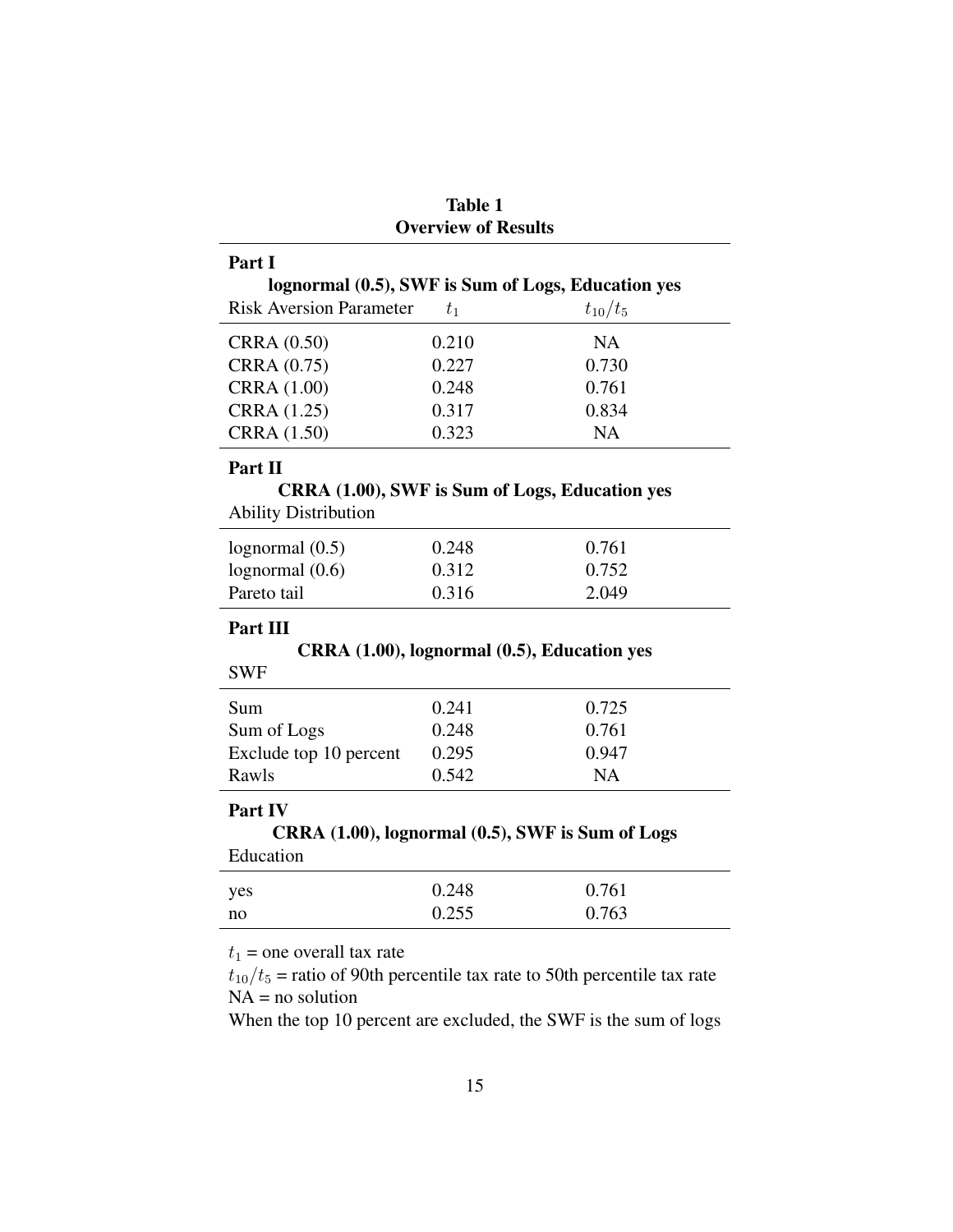Finally, Part IV of Table 1 shows the effects of education. When education is not a decision variable, the overall tax rate is higher, as is the ratio. This is as expected, since with no education possibilities there is one less way for individuals to respond to tax changes—one less disincentive.

I now turn to a more detailed examination of the results. Twelve runs are discussed, the first six using tables. The results reported in the tables for each run are the two Gini coefficients, g and  $g^*$ ; the 10 marginal tax values,  $t_1, \ldots, t_{10}$ ; the ratio of the lump sum transfer to median before-tax income,  $k/y_{500}^*$ ; the first individual for whom h is not zero, #h; h for individuals 25, 500, and 975,  $h_{25}$ ,  $h_{500}$ , and  $h_{975}$ ; the same four variables for e, #e, e<sub>25</sub>, e<sub>500</sub>, and e<sub>975</sub>; the ratio of the ability of the top individual to that of the bottom individual,  $a_{999}/a_1$ ; and the same for after-tax income and utility,  $y_{999}/y_1$  and  $u_{999}/u_1$ .

For ease of discussion, individuals in the bottom 10 percent of the ability distribution well be called "poor," and those in the top 10 percent will be called "rich".

#### Lognormal (0.5), CRRA (1.00)

Table 2 contains the results for the base case: lognormal distribution with standard deviation of 0.5, CRRA (1.00), and SWF as the sum of the log of the utilities. Column (1) is the run with no taxes and transfers; column (2) is the column for one tax rate; and column (3) is for 10 marginal tax rates.

In column (1), with no taxes, everyone works the same number of hours and has the same number of hours of education— $h = 96.8$  and  $e = 9.6$ . The ratio of the ability of the top individual to the bottom is 21.98. In column (2), with one tax rate, the rate is 0.248 and the ratio of the lump sum transfer to median before-tax income is 0.289. Hours worked increases with ability, as does education. The bottom 2 individuals do not work, and the bottom 6 do not choose any education.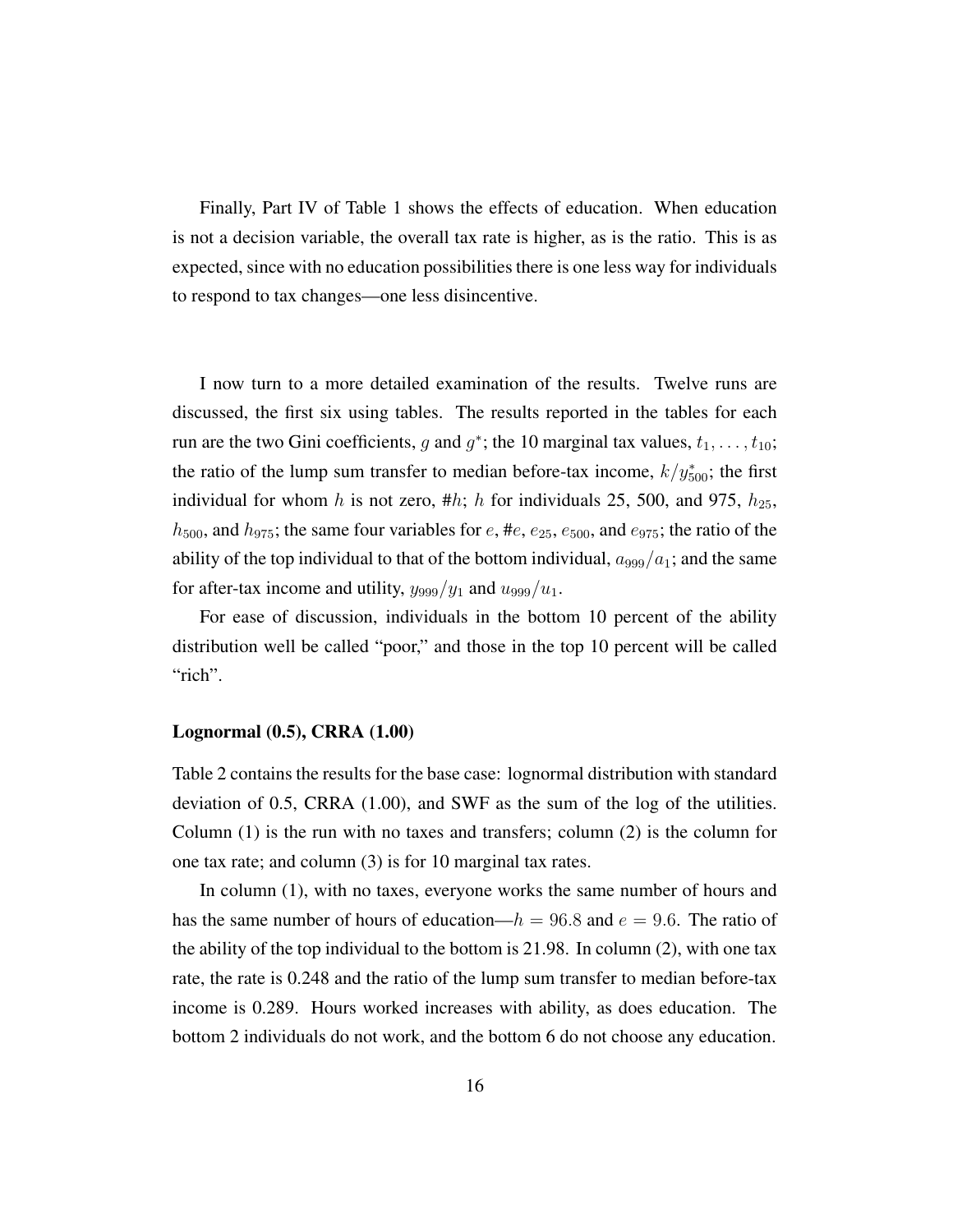| Lognormal (0.5), CRRA (1.00) |                               |          |          |  |
|------------------------------|-------------------------------|----------|----------|--|
|                              | <b>Number of tax brackets</b> |          |          |  |
|                              | $\bf{0}$                      | 1        | 10       |  |
|                              | (1)                           | (2)      | (3)      |  |
| $\mathfrak g$                | 0.275                         | 0.258    | 0.270    |  |
| $g^*$                        | 0.275                         | 0.342    | 0.357    |  |
| $g^\ast$<br>$\overline{g}$   | $\overline{0}$                | $-0.084$ | $-0.087$ |  |
| $t_1$                        | $\overline{0}$                | 0.248    | 0.268    |  |
| $t_2$                        | $\overline{0}$                |          | 0.268    |  |
| $t_3$                        | $\overline{0}$                |          | 0.269    |  |
| $t_4$                        | $\overline{0}$                |          | 0.267    |  |
| $t_{5}$                      | $\overline{0}$                |          | 0.264    |  |
| $t_6$                        | $\overline{0}$                |          | 0.260    |  |
| t <sub>7</sub>               | $\overline{0}$                |          | 0.256    |  |
| $t_8$                        | $\overline{0}$                |          | 0.248    |  |
| $t_{9}$                      | $\overline{0}$                |          | 0.237    |  |
| $t_{10}$                     | $\overline{0}$                |          | 0.201    |  |
| $k/y_{500}^*$                | $\overline{0}$                | 0.289    | 0.308    |  |
| # $h$                        | $\mathbf{1}$                  | 3        | 4        |  |
| $h_{25}$                     | 96.8                          | 42.0     | 36.8     |  |
| $h_\mathrm{500}$             | 96.8                          | 77.7     | 76.5     |  |
| $h_{975}$                    | 96.8                          | 89.7     | 92.6     |  |
| $\#e$                        | $\mathbf{1}$                  | 7        | 10       |  |
| $e_{25}$                     | 9.6                           | 3.0      | 2.4      |  |
| $e_{500}$                    | 9.6                           | 7.3      | 7.2      |  |
| $e_{975}$                    | 9.6                           | 8.8      | 9.1      |  |
| $a_{999}/a_1$                | 21.98                         | 21.98    | 21.98    |  |
| $y_{999}/y_1$                | 21.98                         | 15.90    | 16.01    |  |
| $u_{999}/u_1$                | 1.182                         | 1.108    | 1.107    |  |

Table 2 **Solution Results** 

 $g =$ Gini coefficient

 $t =$  marginal tax rate

 $k =$ lump sum transfer

 $h =$  number of hours worked

 $e$  = number of education hours

 $a =$ ability

 $y^*$  = before-tax income

 $y =$  after-tax income

 $u =$ utility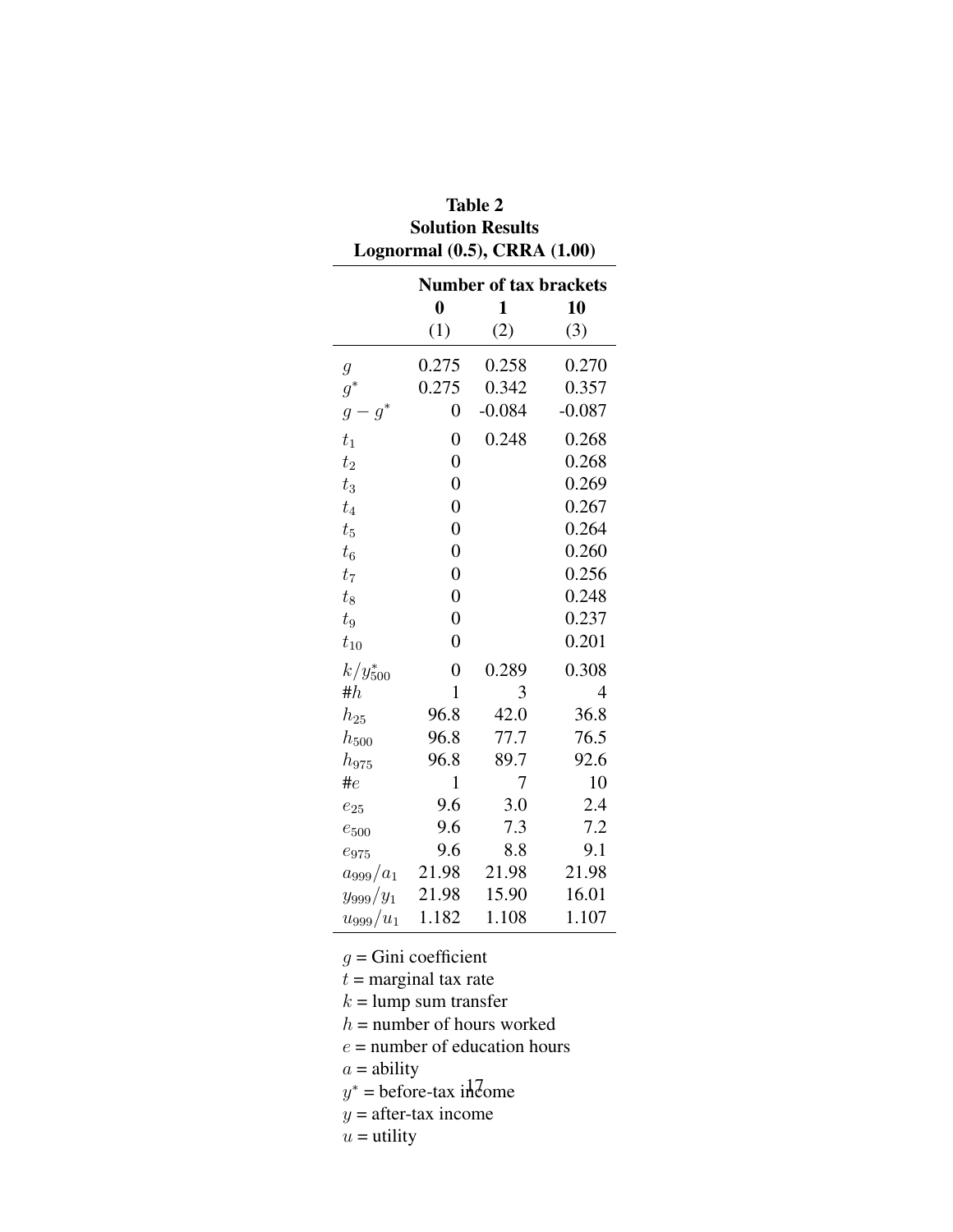In column (3), with 10 tax rates, the tax rates are higher than 0.248 for the bottom 70 percent and lower for the top 20 percent. The lump sum transfer is slightly higher than in column (2). Compared to column (2), the poor work less because of the higher tax rates and higher transfer, and the rich work more because of the lower tax rate. The poor educate themselves less, and the rich educate themselves more. In column (3) the Gini coefficient falls by 0.087, from 0.357 for before-tax income to 0.270 for after-tax income.

#### Pareto Tail, CRRA (1.00)

Table 3 is the same as Table 2 except the Pareto tail is used. As noted above, the Pareto distribution with a parameter of 1.5 was spliced to the lognormal distribution with a standard deviation of 0.5 at the 95th percentile level. This distribution is much different at the top than the lognormal. The ability ratio is 144.73 compared to 21.98 for the lognormal. With one tax rate in column (2), the tax rate is 0.316 compared to 0.248 in Table 2, and the lump sum ratio is 0.434 compared to 0.289. There is more redistribution—the Gini coefficient falls by 0.147.

With 10 tax rates, the tax rates are lower than 0.316 except for the top 10 percent, where the tax rate is 0.539. Compared to column (2), the high tax rate of 0.539 cuts the hours worked and education of the rich, but the very rich have high enough before-tax incomes for this to be optimal. Everyone else works more and gets more education because of the lower tax rates. The lump sum ratio is smaller—0.385 versus 0.434 in column (2). Comparing Tables 2 and 3, the lower tax rate for the rich in the lognormal case and the higher tax rate in the Pareto case is consistent, as noted above, with the results in Mankiw, Weinzierl, and Yagan (2009), Figure 3. It will be seen next that this result holds even for a lognormal distribution with a larger standard deviation.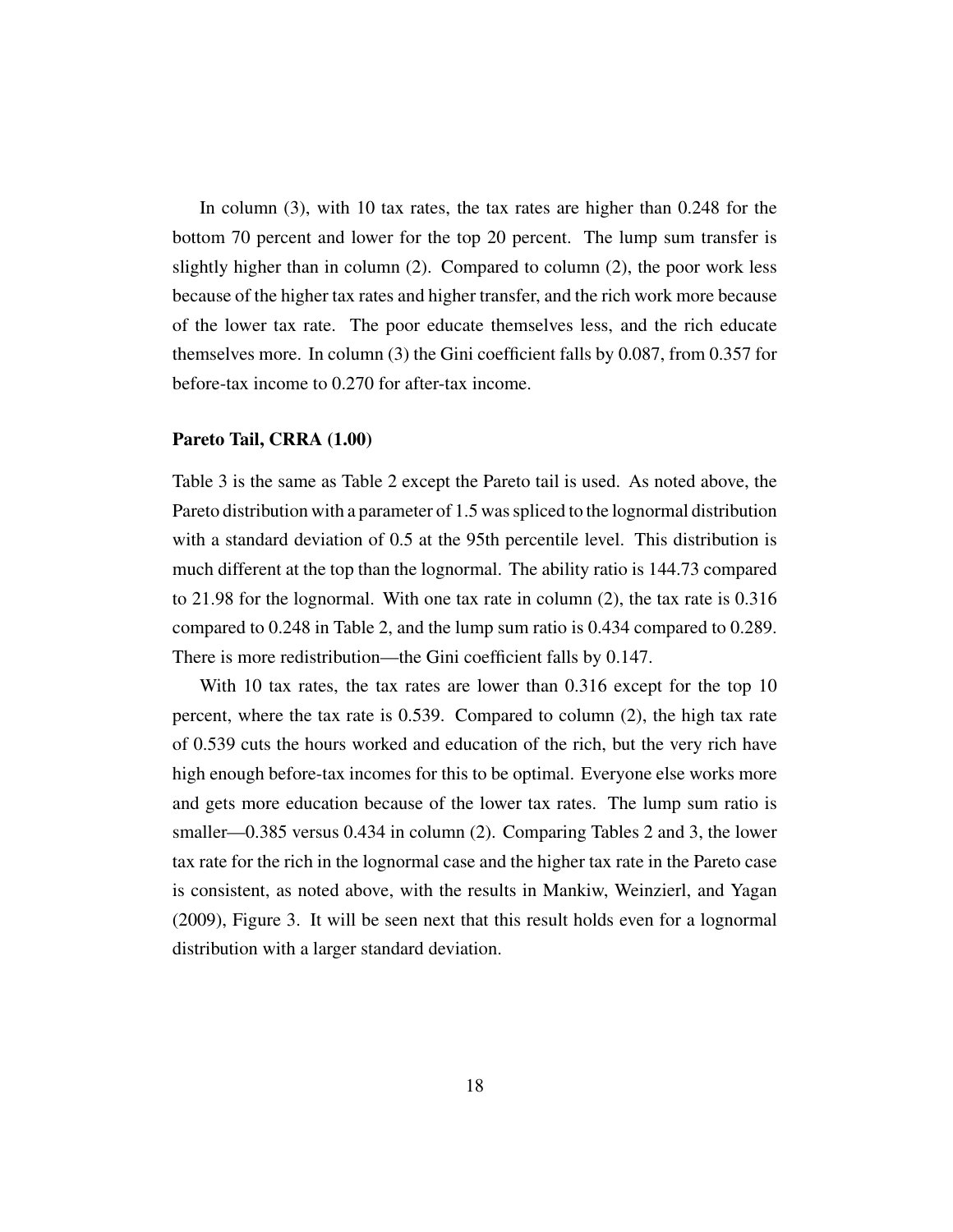| Pareto Tail, CRRA (1.00)      |                |          |          |  |
|-------------------------------|----------------|----------|----------|--|
| <b>Number of tax brackets</b> |                |          |          |  |
|                               | $\bf{0}$       | 1        | 10       |  |
|                               | (1)            | (2)      | (3)      |  |
| $\mathcal{G}$                 | 0.346          | 0.320    | 0.273    |  |
| $g^*$                         | 0.346          | 0.467    | 0.421    |  |
| $g^*$<br>$\mathfrak{g}$       | $\overline{0}$ | $-0.147$ | $-0.148$ |  |
| $t_1$                         | $\overline{0}$ | 0.316    | 0.257    |  |
| $t_2$                         | $\overline{0}$ |          | 0.265    |  |
| $t_3$                         | $\overline{0}$ |          | 0.266    |  |
| $t_4$                         | $\overline{0}$ |          | 0.266    |  |
| $t_{5}$                       | $\overline{0}$ |          | 0.263    |  |
| $t_{\rm 6}$                   | $\overline{0}$ |          | 0.261    |  |
| $t_7$                         | $\overline{0}$ |          | 0.257    |  |
| $t_8$                         | $\overline{0}$ |          | 0.251    |  |
| $\sqrt{t_{9}}$                | $\overline{0}$ |          | 0.242    |  |
| $t_{10}$                      | $\overline{0}$ |          | 0.539    |  |
| $k/y^{*}_{500}$               | $\overline{0}$ | 0.434    | 0.385    |  |
| # $h$                         | $\mathbf{1}$   | 17       | 9        |  |
| $h_{25}$                      | 96.8           | 8.2      | 23.1     |  |
| $h_{500}$                     | 96.8           | 68.8     | 72.7     |  |
| $h_{975}$                     | 96.8           | 89.3     | 68.5     |  |
| # $e$                         | $\mathbf 1$    | 40       | 21       |  |
| $e_{25}$                      | 9.6            | 0.0      | 0.8      |  |
| $e_{500}$                     | 9.6            | 6.3      | 6.7      |  |
| $e_{975}$                     | 9.6            | 8.7      | 6.2      |  |
| $a_{999}/a_1$                 | 144.73         | 144.73   | 144.73   |  |
| $y_{999}/y_1$                 | 144.73         | 71.59    | 51.74    |  |
| $u_{999}/u_{1}$               | 1.293          | 1.187    | 1.171    |  |

#### Table 3 **Solution Results**  $\epsilon$  T<sub>2</sub>:1 CDD  $\lambda$  (1.00)  $\mathbf{r}$  $\mathbf{r}$

See notes to Table 2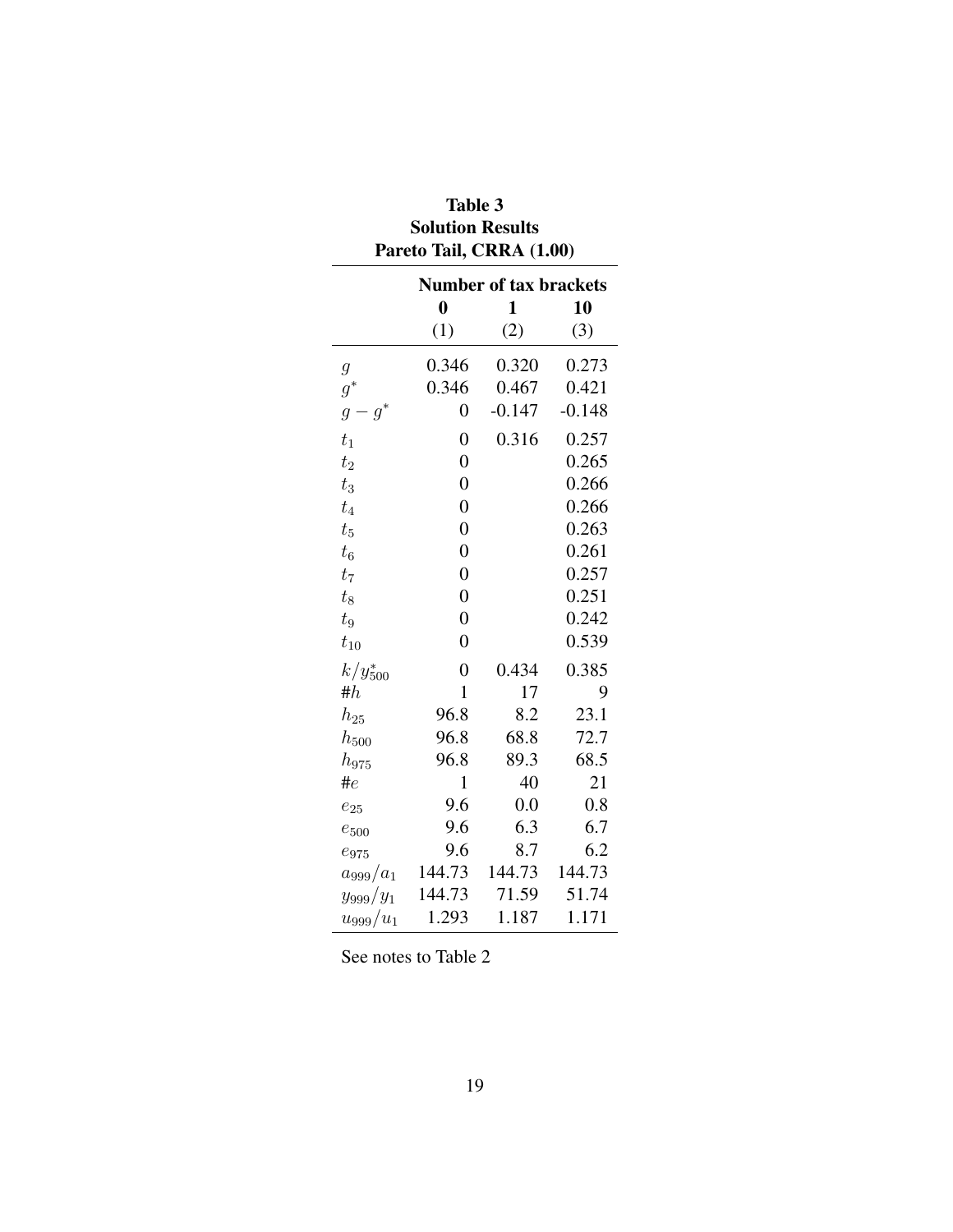#### Lognormal (0.6), CRRA (1.00)

Table 4 is the same as Table 2 except the standard deviation of the lognormal distribution is 0.6 rather than 0.5. The ability ratio is 40.78 versus 21.98 for 0.5. This is still, however, much lower than the ratio of 144.73 for the Pareto case. The tax rates are higher in Table 4 versus Table 2, as are the lump sum transfers. However, it is still the case that the tax rates fall for the upper part of the distribution. The general story is the same in Table 4 as in Table 2, but with more redistribution.

#### Lognormal (0.5), CRRA (0.75)

Table 5 is the same as Table 2 except that the utility function is CRRA (0.75). For this utility function compared to CRRA (1.00), marginal utility decreases less with income. With no taxes and transfers in column (1), hours worked and education increase with ability. Higher ability individuals work more than they do in Table 2 because their marginal utility does not decrease as much as they earn more income. Because of this, in column (1) the ratio of the top and bottom income is 45.90 compared to 21.98 in Table 2 where everyone works and educates themselves the same. As in Table 2, the tax rates are lower in column (3) at the higher incomes relative to the lower incomes. Overall, the tax rates are lower in Table 5 than in Table 2. Because marginal utility declines less with income than in Table 2, the optimum is for there to be less redistribution from the top incomes to the bottom.

#### Lognormal (0.5), CRRA (1.25)

Table 6 is the same as Table 2 except that the utility function is CRRA (1.25). In this case marginal utility decreases more with income. With no taxes and transfers in column (1) hours worked and education decrease with ability. The ratio of the top and bottom income is 14.12 compared to 21.98 in Table 2. The tax rates are higher in Table 6 versus Table 2. The optimum is now for there to be more redistribution from the top incomes to the bottom. However, the tax rate at the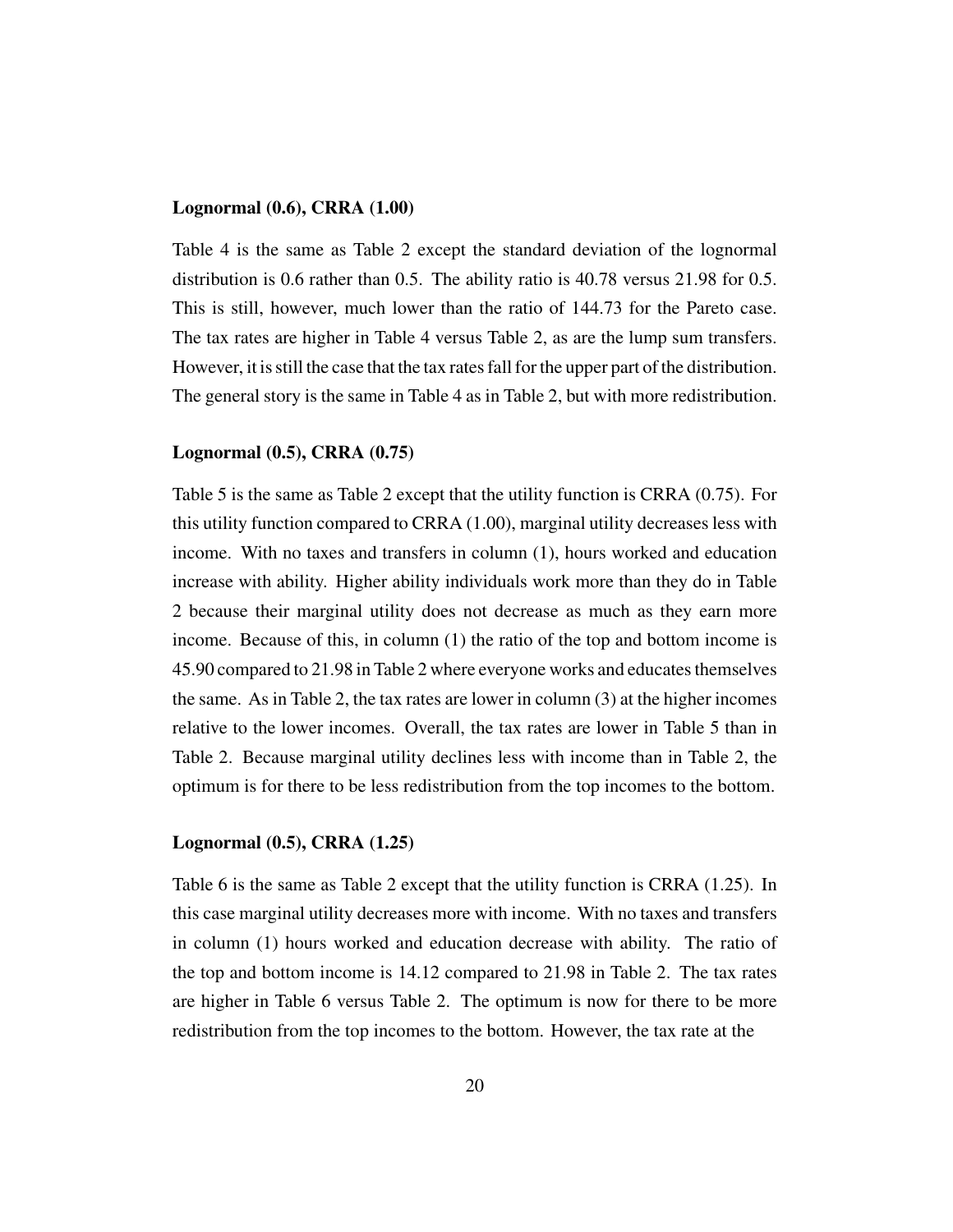| Lognormal (0.6), CRRA (1.00) |                               |          |          |  |
|------------------------------|-------------------------------|----------|----------|--|
|                              | <b>Number of tax brackets</b> |          |          |  |
|                              | $\boldsymbol{0}$              | 1        | 10       |  |
|                              | (1)                           | (2)      | (3)      |  |
| $\mathcal{G}_{\mathcal{A}}$  | 0.327                         | 0.302    | 0.317    |  |
| $g^*$                        | 0.327                         | 0.438    | 0.456    |  |
| $g^*$<br>$\mathfrak g$       | $\overline{0}$                | $-0.136$ | $-0.139$ |  |
| $t_1$                        | $\overline{0}$                | 0.312    | 0.321    |  |
| $t_2$                        | $\overline{0}$                |          | 0.328    |  |
| $t_3$                        | $\overline{0}$                |          | 0.329    |  |
| $t_4$                        | $\overline{0}$                |          | 0.329    |  |
| $t_{5}$                      | $\overline{0}$                |          | 0.327    |  |
| $t_6$                        | $\overline{0}$                |          | 0.329    |  |
| $t_7$                        | $\overline{0}$                |          | 0.325    |  |
| $t_8$                        | $\overline{0}$                |          | 0.317    |  |
| $t_{9}$                      | $\overline{0}$                |          | 0.303    |  |
| $t_{10}$                     | $\overline{0}$                |          | 0.246    |  |
| $k/y_{500}^*$                | $\overline{0}$                | 0.397    | 0.414    |  |
| # $h$                        | 1                             | 30       | 37       |  |
| $h_{25}$                     | 96.8                          | 0.0      | 0.0      |  |
| $h_{500}$                    | 96.8                          | 70.7     | 69.4     |  |
| $h_{975}$                    | 96.8                          | 89.0     | 93.0     |  |
| # $e$                        | $\mathbf{1}$                  | 58       | 65       |  |
| $e_{25}$                     | 9.6                           | 0.0      | 0.0      |  |
| $e_{500}$                    | 9.6                           | 6.5      | 6.3      |  |
| $e_{975}$                    | 9.6                           | 8.7      | 9.2      |  |
| $a_{999}/a_1$                | 40.78                         | 40.78    | 40.78    |  |
| $y_{999}/y_1$                | 40.78                         | 16.03    | 17.02    |  |
| $u_{999}/u_{1}$              | 1.222                         | 1.107    | 1.109    |  |

**Table 4 Solution Results** 

See notes to Table 2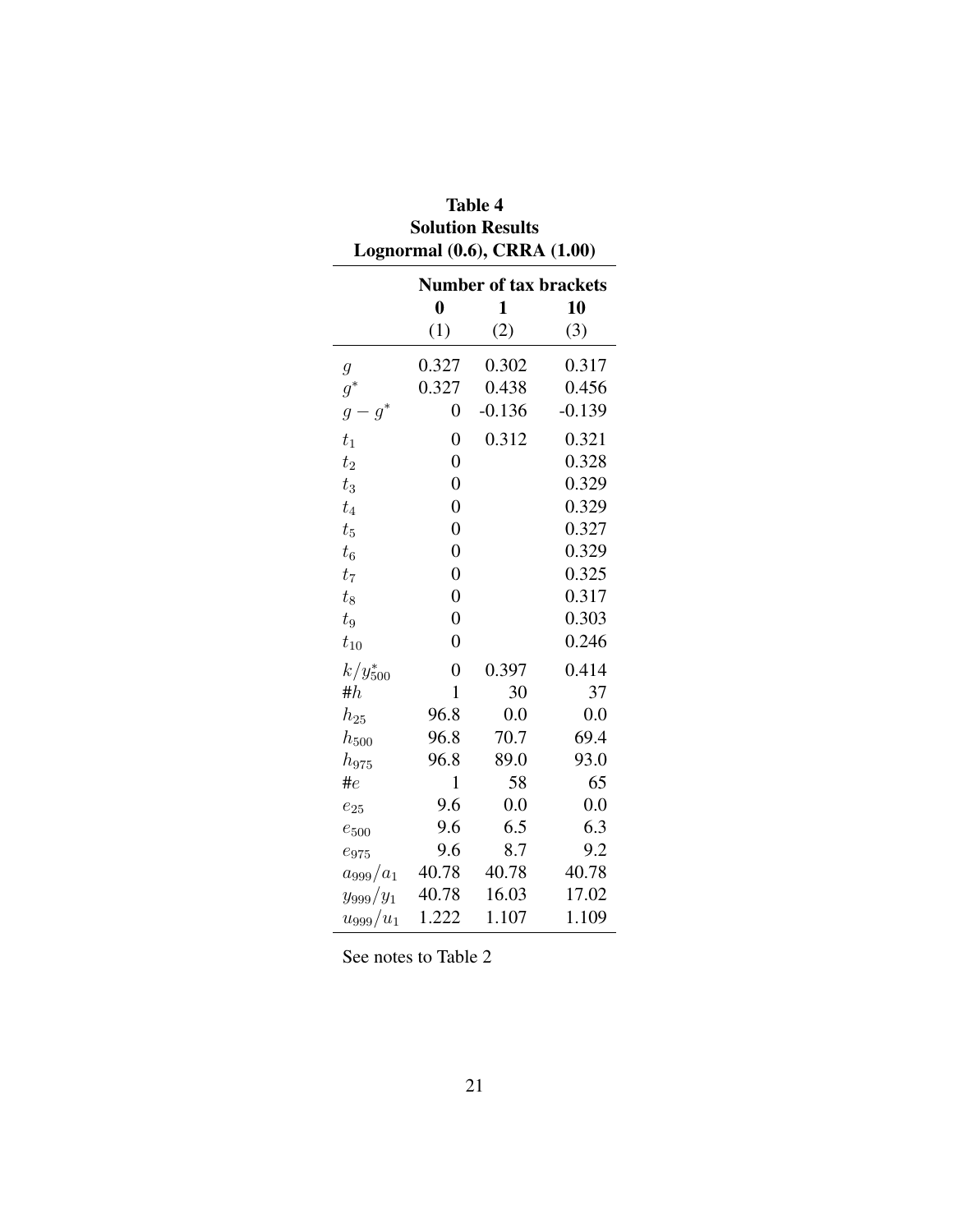| Lognormal (0.5), CRRA (0.75) |                               |          |          |
|------------------------------|-------------------------------|----------|----------|
|                              | <b>Number of tax brackets</b> |          |          |
|                              | $\boldsymbol{0}$              | 1        | 10       |
|                              | (1)                           | (2)      | (3)      |
| $\mathfrak g$                | 0.335                         | 0.326    | 0.339    |
| $g^*$                        | 0.335                         | 0.422    | 0.438    |
| $g^*$<br>$\overline{g}$      | 0.000                         | $-0.096$ | $-0.099$ |
| $t_1$                        | 0                             | 0.227    | 0.223    |
| $t_2$                        | $\boldsymbol{0}$              |          | 0.240    |
| $t_3$                        | $\overline{0}$                |          | 0.244    |
| $t_4$                        | $\overline{0}$                |          | 0.246    |
| $t_{5}$                      | $\overline{0}$                |          | 0.248    |
| $t_6$                        | $\overline{0}$                |          | 0.249    |
| $t_7$                        | $\overline{0}$                |          | 0.243    |
| $t_8$                        | $\overline{0}$                |          | 0.233    |
| $t_{9}$                      | $\overline{0}$                |          | 0.222    |
| $t_{10}$                     | $\overline{0}$                |          | 0.181    |
| $k/y_{500}^*$                | 0.000                         | 0.286    | 0.302    |
| # $h$                        | $\mathbf{1}$                  | 19       | 20       |
| $h_{25}$                     | 81.1                          | 6.2      | 5.3      |
| $h_\mathrm{500}$             | 101.3                         | 76.9     | 74.6     |
| $h_{975}$                    | 123.2                         | 111.4    | 115.7    |
| $\#e$                        | $\mathbf{1}$                  | 43       | 45       |
| $e_{25}$                     | 7.7                           | 0.0      | 0.0      |
| $e_\mathrm{500}$             | 10.2                          | 7.2      | 7.0      |
| $e_{975}$                    | 12.8                          | 11.4     | 11.9     |
| $a_{999}/a_1$                | 21.98                         | 21.98    | 21.98    |
| $y_{999}/y_1$                | 45.90                         | 23.24    | 24.18    |
| $u_{999}/u_1$                | 1.313                         | 1.182    | 1.186    |

Table 5 **Solution Results**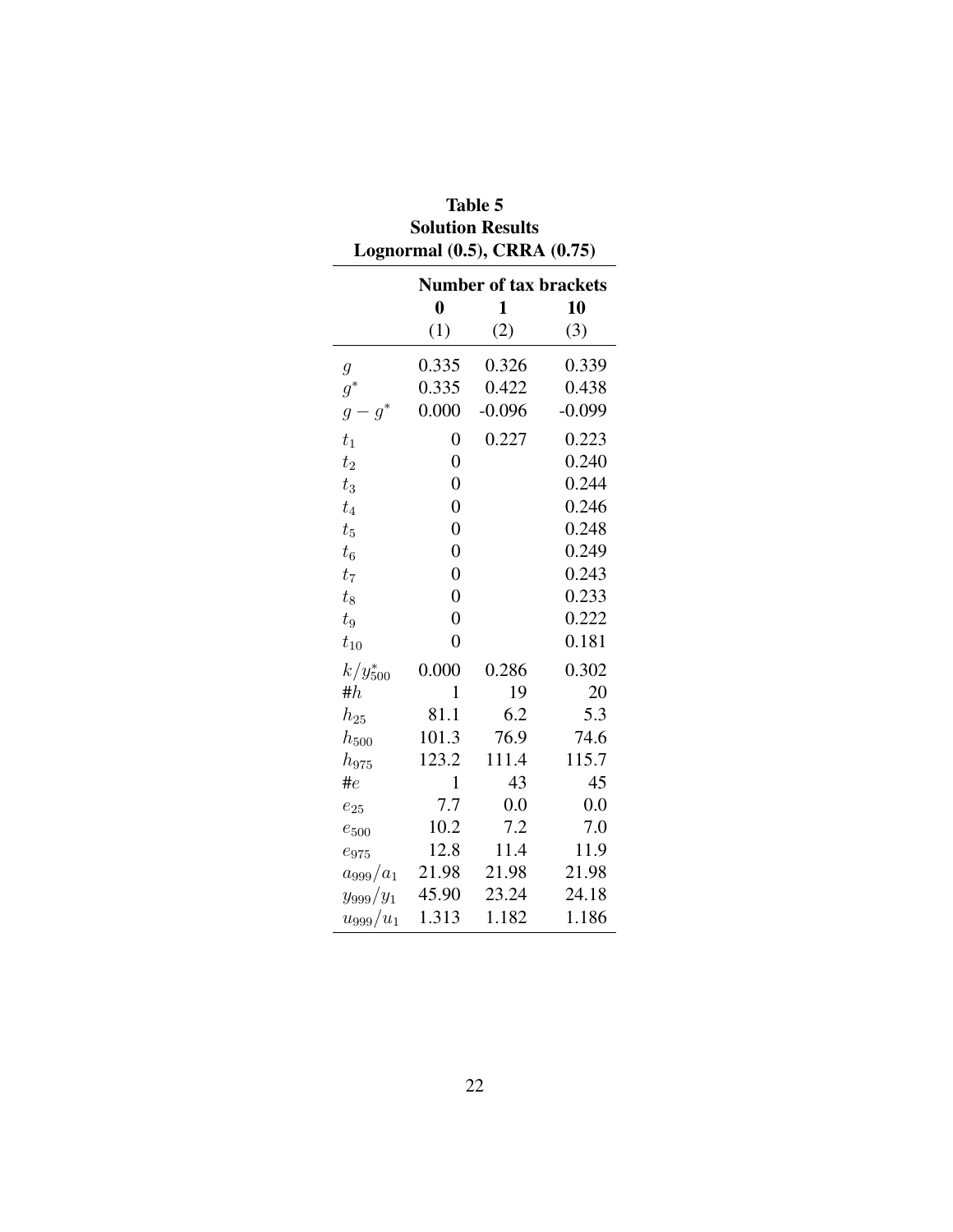|                        | <b>Number of tax brackets</b> |                |                |
|------------------------|-------------------------------|----------------|----------------|
|                        | $\boldsymbol{0}$              | $\mathbf{1}$   | 10             |
|                        | (1)                           | (2)            | (3)            |
| $\boldsymbol{g}$       | 0.236                         | 0.212          | 0.222          |
| $g^*$                  | 0.236                         | 0.310          | 0.325          |
| $g^*$<br>$\mathfrak g$ | 0                             | $-0.098$       | $-0.103$       |
| $t_1$                  | $\overline{0}$                | 0.317          | 0.341          |
| $t_2$                  | $\overline{0}$                |                | 0.340          |
| $t_3$                  | $\overline{0}$                |                | 0.339          |
| $t_4$                  | $\overline{0}$                |                | 0.336          |
| $t_5$                  | $\overline{0}$                |                | 0.332          |
| $t_6$                  | $\overline{0}$                |                | 0.328          |
| t <sub>7</sub>         | $\overline{0}$                |                | 0.325          |
| $t_8$                  | $\overline{0}$                |                | 0.313          |
| $t_{9}$                | $\overline{0}$                |                | 0.296          |
| $t_{10}$               | $\overline{0}$                |                | 0.277          |
| $k/y_{500}^*$          | $\overline{0}$                | 0.358          | 0.378          |
| # $h$                  | $\mathbf{1}$                  | 1              | $\overline{2}$ |
| $h_{25}$               | 106.4                         | 48.7           | 43.5           |
| $h_\mathrm{500}$       | 94.2                          | 74.6           | 73.8           |
| $h_{975}$              | 82.8                          | 77.4           | 79.3           |
| $\#e$                  | 1                             | $\overline{4}$ | 6              |
| $e_{25}$               | 10.8                          | 3.8            | 3.2            |
| $e_\mathrm{500}$       | 9.3                           | 7.0            | 6.9            |
| $e_{975}$              | 7.9                           | 7.3            | 7.5            |
| $a_{999}/a_1$          | 21.98                         | 21.98          | 21.98          |
| $y_{999}/y_1$          | 14.12                         | 9.97           | 9.99           |
| $u_{999}/u_1$          | 7.246                         | 2.085          | 2.026          |

Table 6 **Solution Results**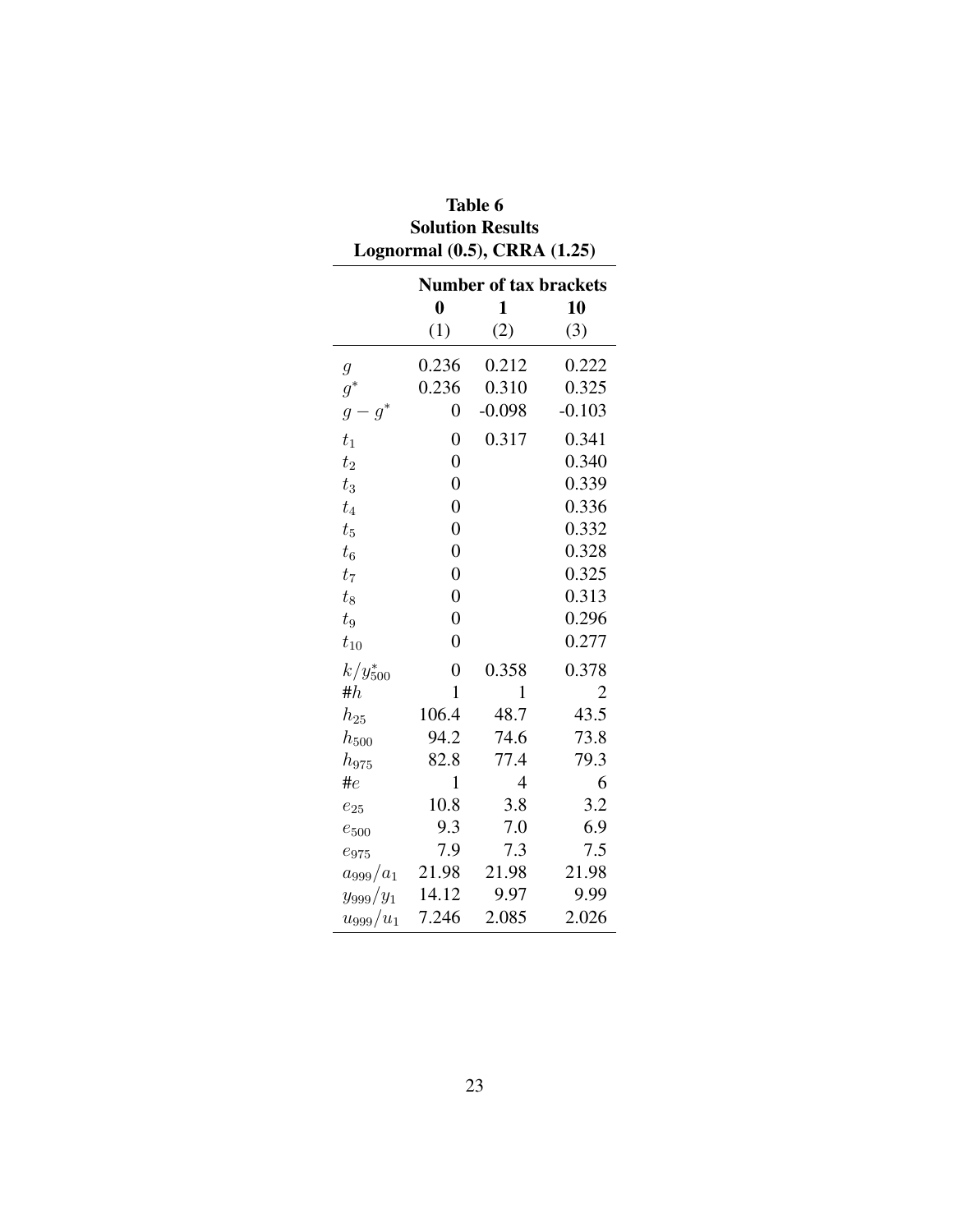top income bracket in column (3) is still lower compared to the other tax rates in column (3).

So, as expected, the results in Table 2 are in between those in Table 5 and 6.

#### Lognormal (0.5), CRRA (1.00), No Education

Table 7 is the same as Table 2 except there is no education. Except for  $t_1$  in column (3), the tax rates are higher in Table 7 than in Table 2, and the lump sum transfers are slightly higher. There is a little more redistribution. This is as expected, since, as noted above, with no education possibilities there is one less way for individuals to respond to tax changes.

Some other runs that were computed are as follows. Tables are not presented to save space.

#### Pareto Tail, CRRA (0.75)

Comparing this run with Table 3 is similar to comparing Table 5 with Table 2. The tax rates are generally lower and there is more redistribution. The change in the Ginis is -0.196 versus -0.148 in Table 3. The tax rate for the top 10 percent is higher than all the other tax rates, as in Table 3—0.542 versus a range of 0.203 to  $0.271$  for the others.<sup>1</sup> As in Table 3, the rich work more than the poor, and when there are no taxes and transfers the ratio of the top income to the bottom is 393.72! The bottom 76 (out of 999) do not work, and the bottom 135 do not choose any education.

<sup>&</sup>lt;sup>1</sup>For this case only 9 tax rates were computed, with the first bracket beginning with the income of the 20th percentile individual. There are too few working in the bottom 10 percent to get meaningful results.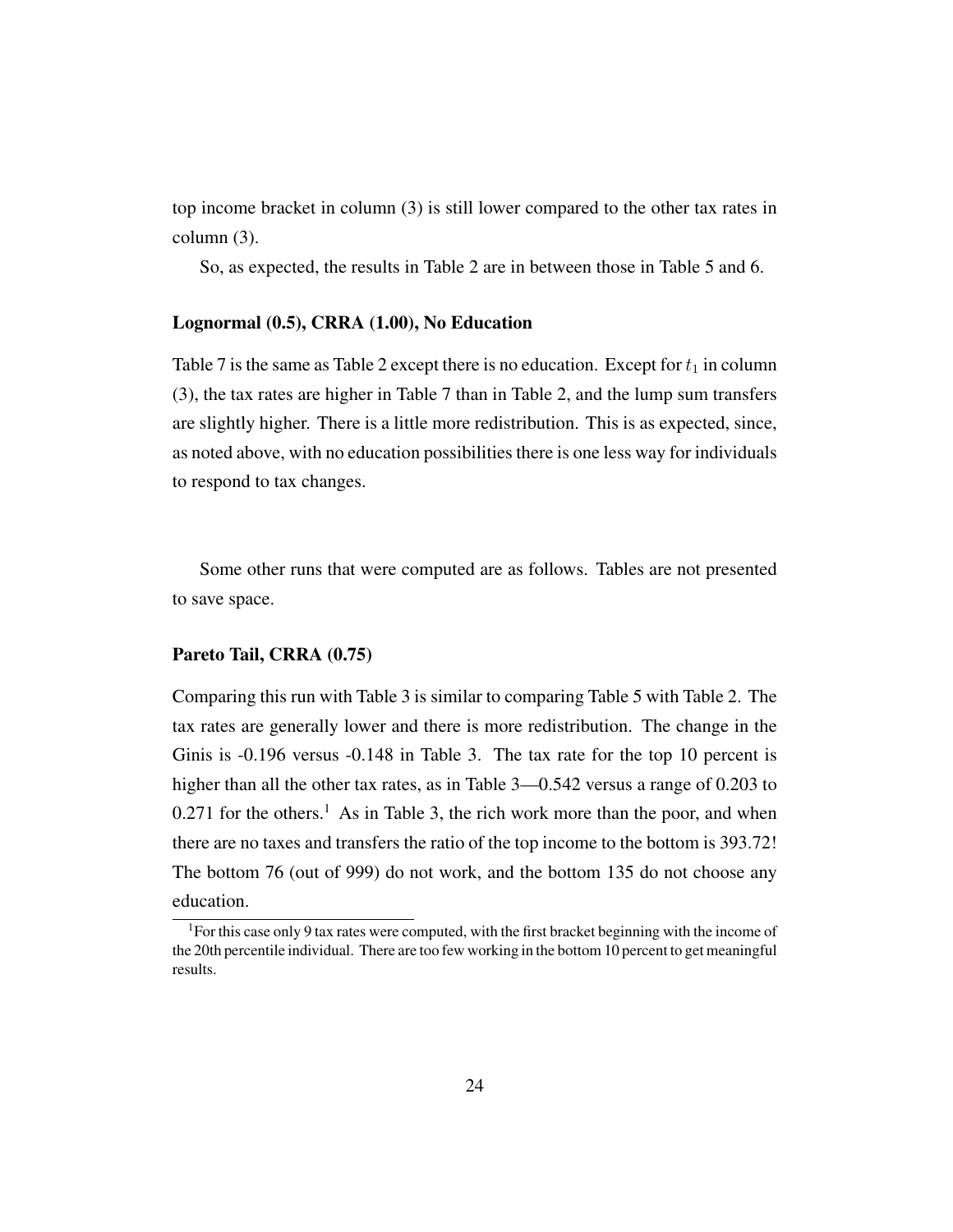| Lognormal (0.5), CRRA (1.00)<br><b>No Education</b> |                               |          |          |  |
|-----------------------------------------------------|-------------------------------|----------|----------|--|
|                                                     | <b>Number of tax brackets</b> |          |          |  |
|                                                     | $\boldsymbol{0}$              | 1        | 10       |  |
|                                                     | (1)                           | (2)      | (3)      |  |
| $\mathfrak g$                                       | 0.275                         | 0.251    | 0.261    |  |
| $g^\ast$                                            | 0.275                         | 0.337    | 0.350    |  |
| $g^*$<br>$\mathcal{G}_{\mathcal{G}}$                | 0                             | $-0.086$ | $-0.089$ |  |
| $t_1$                                               | $\overline{0}$                | 0.255    | 0.264    |  |
| $t_2$                                               | $\overline{0}$                |          | 0.271    |  |
| $t_3$                                               | $\overline{0}$                |          | 0.273    |  |
| $t_4$                                               | $\overline{0}$                |          | 0.274    |  |
| $t_{5}$                                             | $\overline{0}$                |          | 0.274    |  |
| $t_6$                                               | $\overline{0}$                |          | 0.273    |  |
| $t_7$                                               | $\overline{0}$                |          | 0.270    |  |
| $t_8$                                               | $\overline{0}$                |          | 0.262    |  |
| $\sqrt{t_{9}}$                                      | $\overline{0}$                |          | 0.247    |  |
| $t_{10}$                                            | $\overline{0}$                |          | 0.209    |  |
| $k/y_{500}^*$                                       | $\overline{0}$                | 0.297    | 0.313    |  |
| # $h$                                               | 1                             | 1        | 2        |  |
| $h_{25}$                                            | 100.0                         | 44.0     | 41.4     |  |
| $h_{500}$                                           | 100.0                         | 79.0     | 77.4     |  |
| $h_{975}$                                           | 100.0                         | 92.1     | 95.3     |  |
| $\#e$                                               |                               |          |          |  |
| $e_{25}$                                            | 0.0                           | 0.0      | 0.0      |  |
| $e_{500}$                                           | 0.0                           | 0.0      | 0.0      |  |
| $e_{975}$                                           | 0.0                           | 0.0      | 0.0      |  |
| $a_{999}/a_1$                                       | 21.98                         | 21.98    | 21.98    |  |
| $y_{999}/y_1$                                       | 21.98                         | 15.06    | 15.48    |  |
| $u_{999}/u_1$                                       | 1.183                         | 1.110    | 1.110    |  |

| Table 7                           |
|-----------------------------------|
| <b>Solution Results</b>           |
| Lognormal $(0.5)$ , CRRA $(1.00)$ |
| <b>No Education</b>               |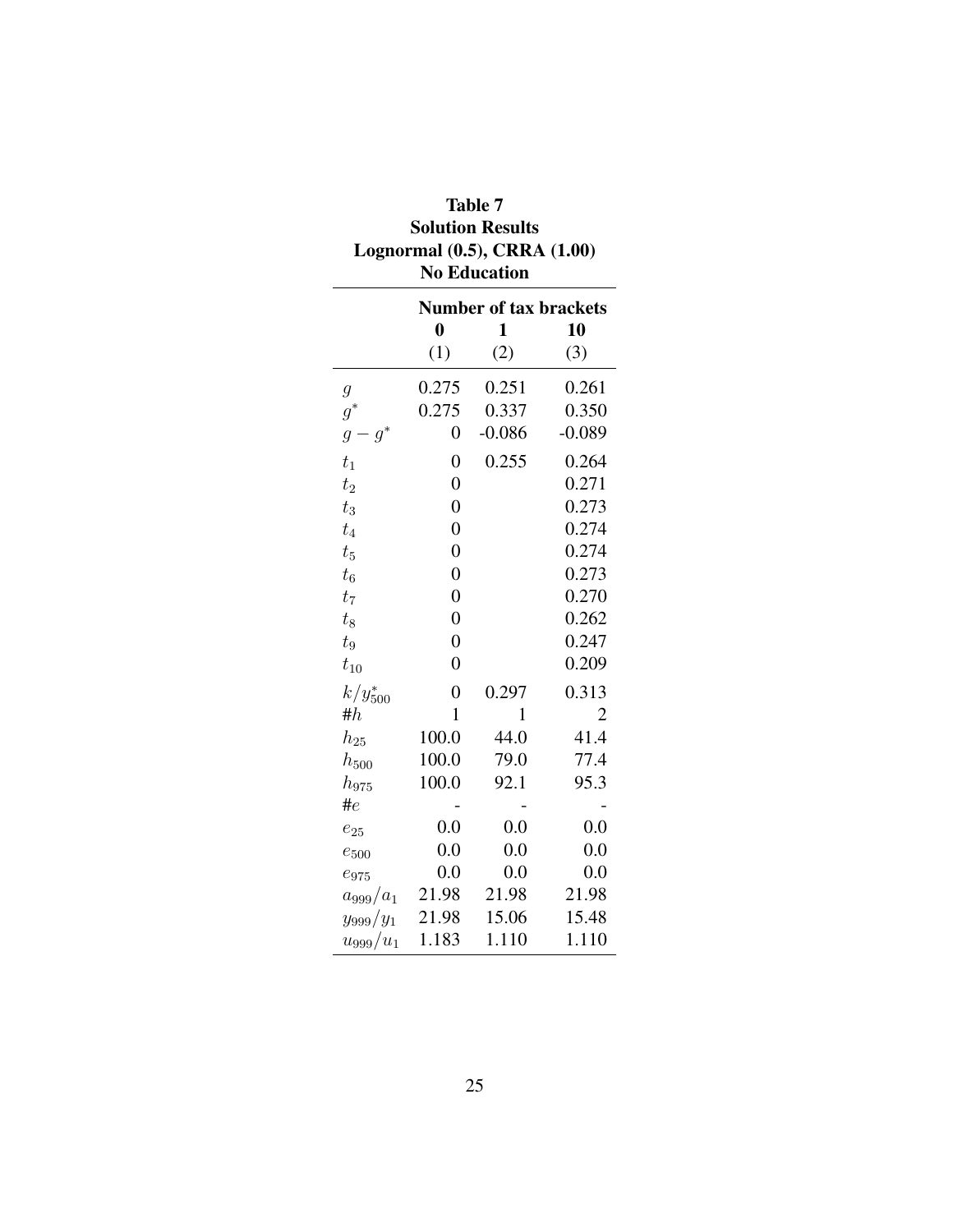#### Pareto Tail, CRRA (1.25)

Comparing this run with Table 3 is similar to comparing Table 6 with Table 2. The tax rates are generally higher and there is less redistribution. The change in the Ginis is -0.126. The tax rate for the top 10 percent is higher than all the other tax rates, as in Table 3. In this case the rich work less than the poor, and with no taxes and transfers the ratio of the top income to the bottom is 68.07.

So again as expected, the results in Table 3 are in between those in these latter two runs. And for all the Pareto cases the tax rate for the top 10 percent is always higher than the others.

#### Lognormal (0.5), CRRA (1.00), SWF is the Sum of Utilities

This case is the same as Table 2 except SWF is the sum of utilities instead of the sum of the log of utilities. This change makes only a small difference. For 10 tax rates g is slightly larger—0.272 versus 0.270 in Table 2, and  $u_{999}/u_1$  is slightly larger—1.108 versus 1.107. There is slightly more redistribution.

#### Lognormal (0.5), CRRA (1.00), SWF is (9) Excluding the Top 10 percent

This case is the same as Table 2 except that in the SWF the government does not care about the top 10 percent. In this case, as expected, the tax rates are higher than those in Table 2 and there is more redistribution. With 10 tax rates,  $q$  is 0.256 versus 0.270 in Table 2. The ratio of after-tax income of the top individual to the bottom is 13.03 versus 16.01 in Table 2. It is still the case, however, that the tax rate for the top 10 percent is lower than the tax rate for the rest of the distribution—0.287 versus about 0.310 for the rest. Even though the government does not care about the rich, it is still optimal to tax them less when the distribution is lognormal.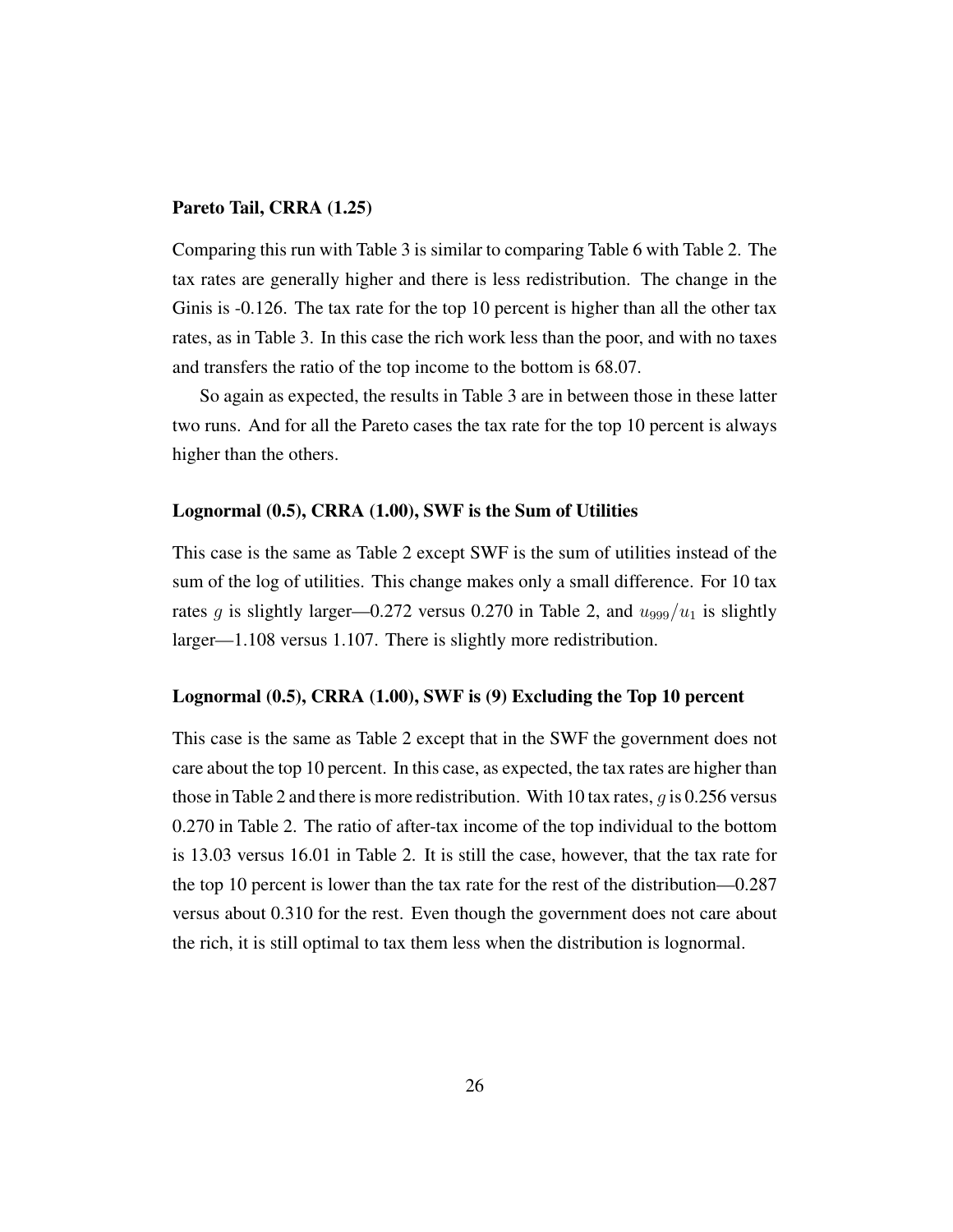#### Lognormal (0.5), CRRA (1.00), SWF is Rawls

This case is the same as Table 2 except that the SWF is just  $u_1$ . This change does make a large difference. With only one tax rate, the tax rate is 0.542 versus 0.248 in Table 2 and the lump sum ratio is 0.705 versus 0.289 in Table 2. The bottom 129 individuals do not work, and the bottom 223 do not choose any education. The Gini coefficient falls from 0.511 for before-tax income to 0.234 for after-tax income.  $y_{999}/y_1$  is 6.85 and  $u_{999}/u_1$  is 1.063. Plato in *The Laws* thought that the former should be no larger than 4, so we are getting close. Trying to solve this case for several tax rates gave erratic results, but the main point using just one tax rate is clear.

#### Lognormal (0.5), CRRA (0.50)

This case is the same as Table 2 and Table 5 except that the utility function is CRRA (0.50). The one tax rate is 0.210, lower than in Tables 2 and 5. The results are more extreme than in Table 5. 116 individuals do not work, compared to 19 in column (2) in Table 5, and 191 do not take any education, compared to 43 in Table 5.  $h_{975}$  is 159.7 versus 111.4 in Table 5. The rich work more since their marginal utility decreases more slowly with income, and the optimum is for them to be taxed less (than in Table 5, where the utility function is CRRA (0.75)).

It was not possible in this case to compute 10 tax rates using the numerical procedure.

#### Lognormal (0.5), CRRA (1.50)

This case is the same as Table 2 and Table 6 except that the utility function is CRRA (1.50). In this case marginal utility decreases faster with income. The one tax rate is 0.323, higher than in Tables 2 and 6. In this case  $h_{975}$  is 71.1 versus 77.4 in Table 6. The rich work less since thier marginal utility of incme decreases faster with income, and the optimum is for them to be taxed more.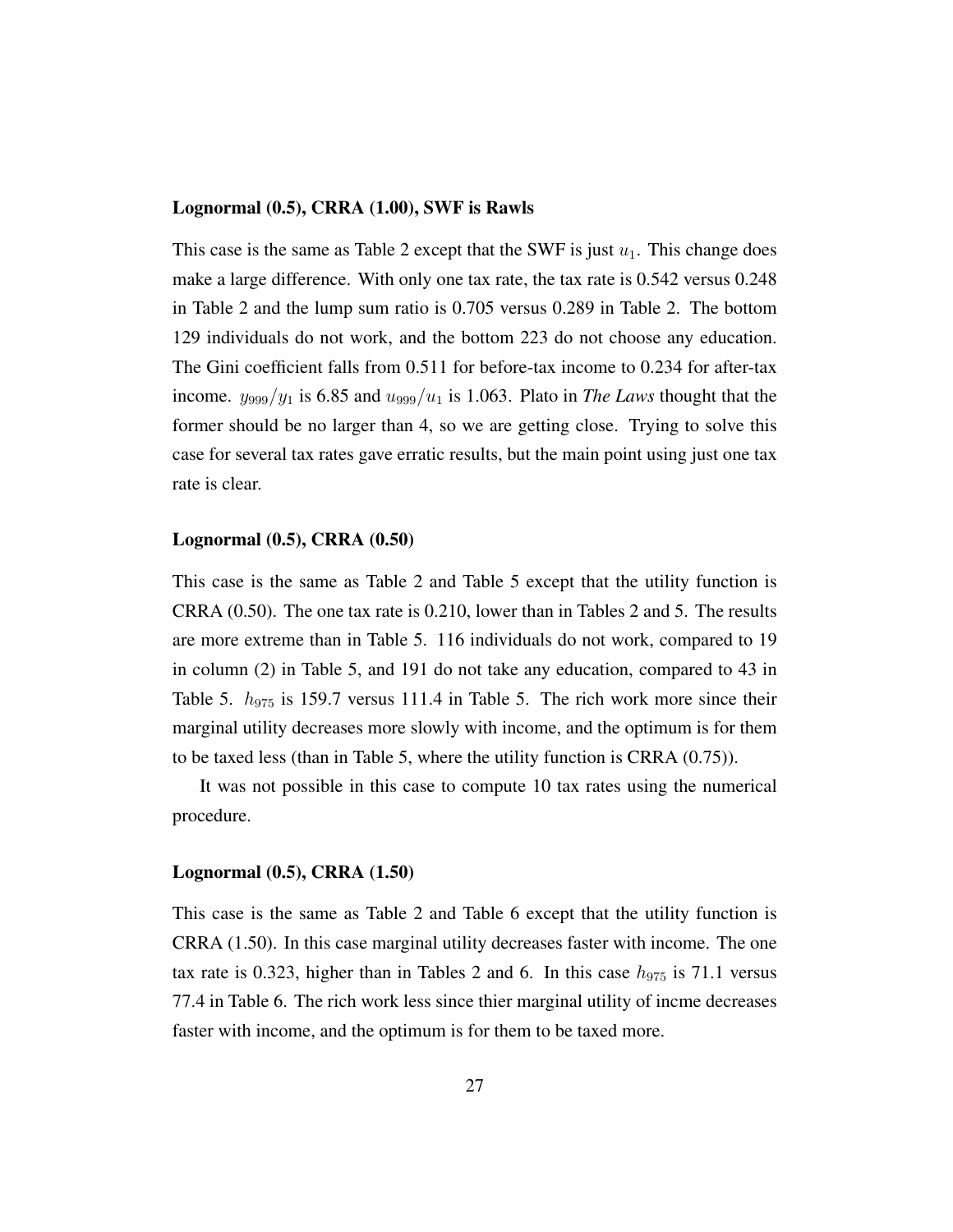It was also not possible in this case to compute 10 tax rates.

#### Quasi-Linear Utility Functions

Diamond (1998) and a number of papers that followed have examined the case of a quasi-linear utility function. Assuming no education, in the present notation this function is

$$
u_i = y_i + \nu(T - h_i) \tag{15}
$$

where  $\nu$  is strictly concave. Assume, for example, that the function is

$$
u_i = y_i + \beta \log(T - h_i) \tag{16}
$$

As discussed in Section 2, in dealing with utility functions in the numerical work,  $\beta$  was chosen so that the optimal values of  $h_i$  for the median ability individual  $(i = 500)$  were in the ball park of 100. All individuals were assumed to have the same  $\beta$ . This is not possible for the function in (16).

Consider the case of no taxes, where  $y_i = w_i h_i$ . Taking the derivative of  $u_i$ with respect to  $h_i$  and setting it equal to zero yields optimal hours,  $h_i^*$ :

$$
h_i^* = T - \frac{\beta}{w_i} \tag{17}
$$

In the numerical work  $T = 300$  and  $w_{500} = 25$ . (With no education  $w_i = a_i$ .) For  $h_{500}^{*} = 100$ , this is a value of  $\beta$  of 2500. This value of  $\beta$ , however, is not sensible for low and high ability individuals. For the lognormal  $(0.5)$  distribution,  $w_{999}$ is 117.2, which implies  $h_{999}^* = 279$ , and  $w_1$  is 5.33, which implies  $h_1^* = -169$ . If  $\beta = 1066$ , then  $h_1^* = 100$ , but  $h_{999}^* = 291$ . The only way for a function like (16) to be used in the numerical work is for  $\beta$  to vary inversely with ability. One needs low ability individuals to have a low weight on leisure relative to high ability individuals. There seems no particular reason that this is true, which casts doubt on the usefulness of the quasi-linear utility function.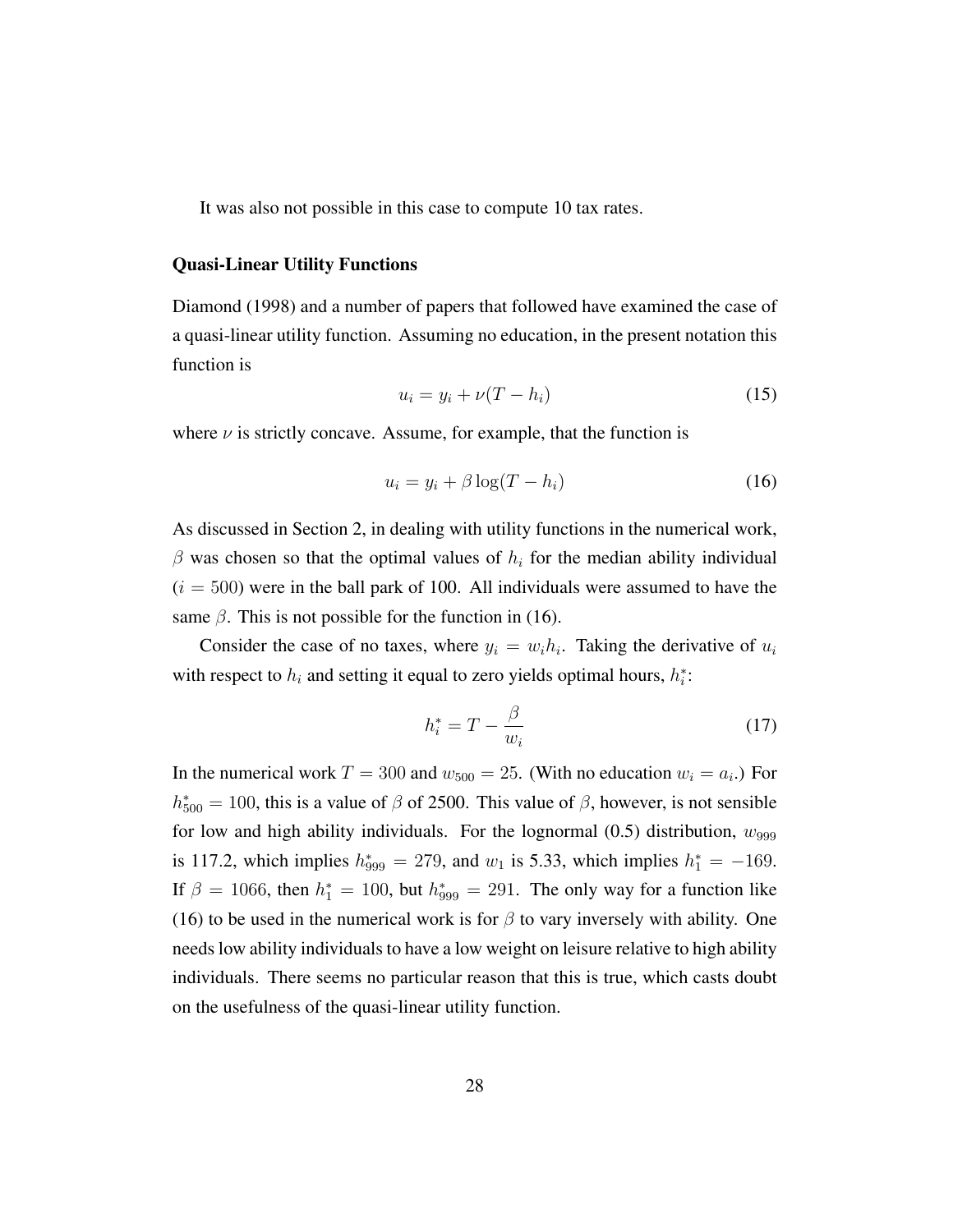### 4 The Gini Coefficients

The OECD has computed for a number of countries Gini coefficients for market income and disposable income, roughly in this paper before-tax income and aftertax income. Table 8 shows results for 23 countries plus the OECD average of 29 countries. The market income Gini ranges from 0.323 for Korea to 0.523 for Chile. The disposable Gini ranges from 0.243 for Denmark to 0.496 for Chile. The changes in the two Ginis range from -0.023 for Korea to -0.152 for Belgium. The OECD averages for 29 countries are 0.304 and 0.407, for a change of -0.103. The average change is similar to the changes in Tables 2, 5, and 6, which pertain to the lognormal (0.5) distribution and the three CRRA utility functions. For column (3) in the three tables the changes are -0.087, -0.099, and -0.109, respectively. Regarding the level of q, the values in the three tables are  $0.270, 0.339,$  and  $0.216$ . The OECD value f 0.304 is thus in between the values in Tables 2 and 5. Note that the Pareto results in Table 3 [and the Pareto results discussed above for CRRA (0.75) and CRRA (1.25)] have noticeably more redistribution than the OECD average.

### 5 Conclusion

The main conclusions from the results are the following.

- When the lognormal distribution of ability is used, the optimal marginal tax rates are always lower for the top income categories. When the Pareto tail is used, the optimal marginal tax rate for the top income bracket (top 10 percent) is always higher. There is considerably more redistribution for the Pareto than the lognormal.
- Regarding the SWF, it makes only a small difference whether the sum is over utilities or the log of utilities. If the top 10 percent are excluded, there is more redistribution, but the marginal tax rate for the top income bracket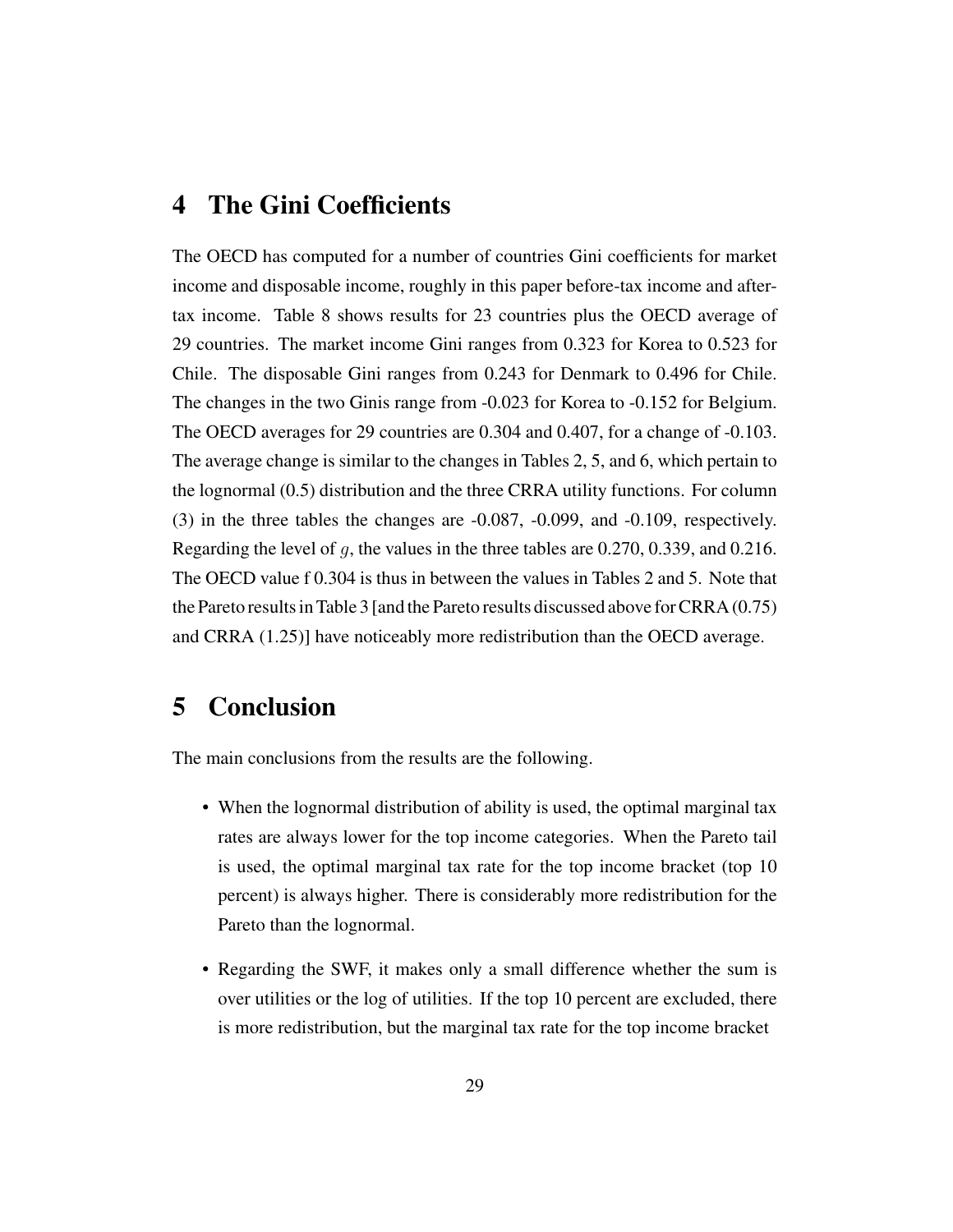| Country       | <b>Disposable</b><br><b>Income</b> | <b>Market</b><br><b>Income</b> | <b>Difference</b> |
|---------------|------------------------------------|--------------------------------|-------------------|
| Denmark       | 0.243                              | 0.374                          | $-0.131$          |
| Norway        | 0.256                              | 0.376                          | $-0.120$          |
| Belgium       | 0.256                              | 0.408                          | $-0.152$          |
| Finland       | 0.258                              | 0.403                          | $-0.145$          |
| Sweden        | 0.259                              | 0.368                          | $-0.109$          |
| Austria       | 0.261                              | 0.406                          | $-0.145$          |
| Switzerland   | 0.290                              | 0.338                          | $-0.048$          |
| France        | 0.292                              | 0.431                          | $-0.139$          |
| Netherlands   | 0.297                              | 0.351                          | $-0.054$          |
| Germany       | 0.300                              | 0.420                          | $-0.120$          |
| Korea         | 0.300                              | 0.323                          | $-0.023$          |
| Poland        | 0.310                              | 0.435                          | $-0.125$          |
| Spain         | 0.313                              | 0.405                          | $-0.092$          |
| New Zealand   | 0.323                              | 0.403                          | $-0.080$          |
| Japan         | 0.324                              | 0.392                          | $-0.068$          |
| Australia     | 0.324                              | 0.418                          | $-0.094$          |
| Canada        | 0.328                              | 0.416                          | $-0.088$          |
| Italy         | 0.334                              | 0.465                          | $-0.131$          |
| U.K.          | 0.345                              | 0.456                          | $-0.111$          |
| Portugal      | 0.347                              | 0.458                          | $-0.111$          |
| <b>Israel</b> | 0.359                              | 0.465                          | $-0.106$          |
| U.S.          | 0.370                              | 0.453                          | $-0.083$          |
| Chile         | 0.496                              | 0.523                          | $-0.027$          |
| OECD(29)      | 0.304                              | 0.407                          | $-0.103$          |

### Table 8 OECD Gini Coefficients Data between 2006 and 2009

Source: OECD, "Divide We Stand: Why Inequality Keeps Rising," 2011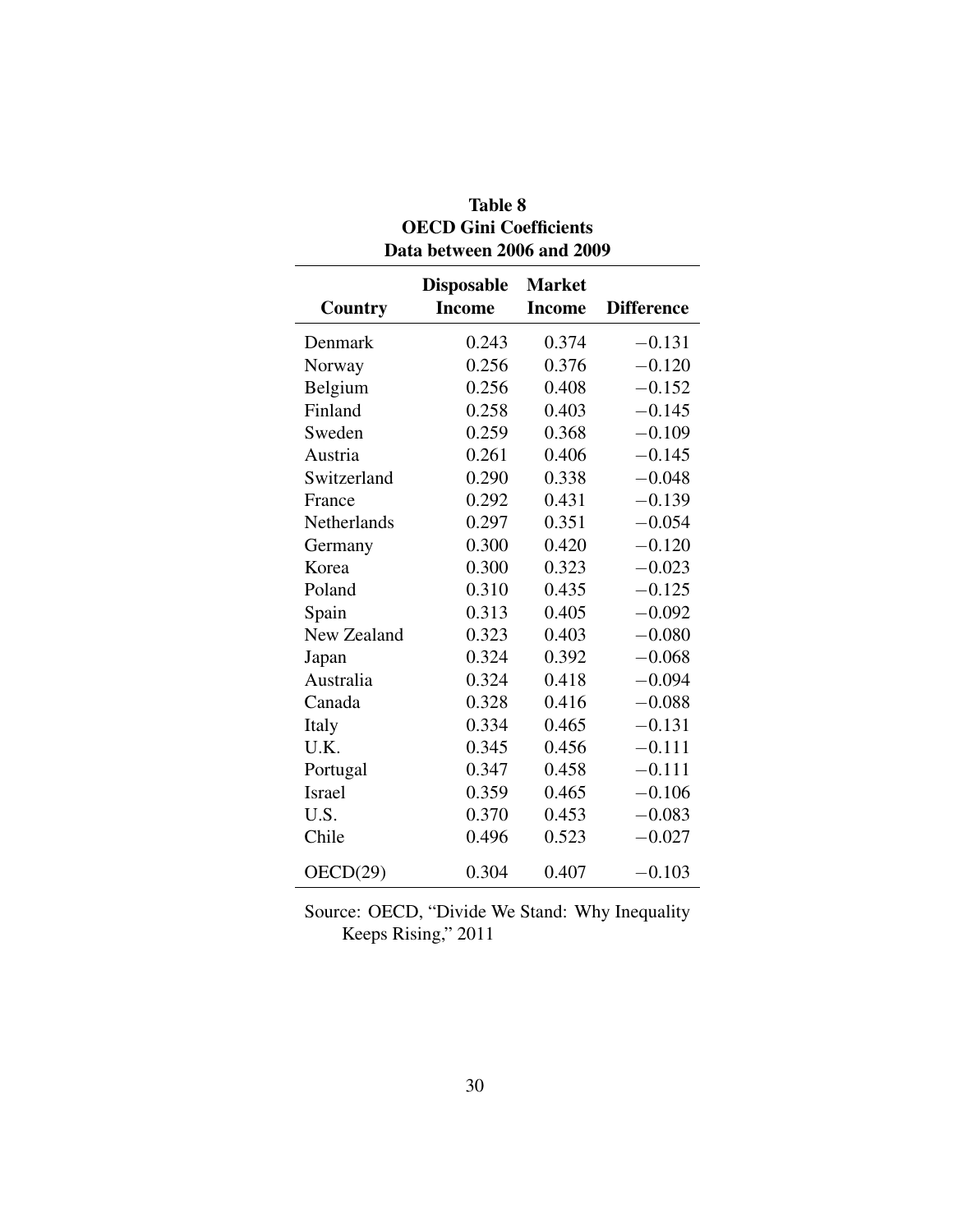is still lower (for the lognormal distribution). There is huge redistribution when the SWF is Rawlsian, and the ratio of the top after-tax income to the bottom is only 6.85, close to Plato's 4.0.

- The results are as expected for education. The tax rates are higher and there is more redistribution when there is no education since there are then no negative tax-rate effects on education.
- The results are also as expected for the utility functions. The more does marginal utility decline with income, the higher are the tax rates and the more is there redistribution. The OECD results match best for the lognormal (0.5) distribution and a risk aversion parameter between 0.75 and 1.0.
- The quasi-linear utility function is not sensible in the present context unless it is assumed that low ability individuals weight leisure less than do high ability individuals.

Does this analysis have any guidance for public policy? There are, of course, many restrictive assumptions, especially the timeless nature of the analysis. There is no tagging power of the government, as in Akerlof (1978). There are no other taxes and just one government entity. Nevertheless, the results are firm in showing that for a lognormal distribution of ability it is optimal to tax the rich less. This is true across fairly different utility functions. It is also true even when the top 10 percent are excluded from the SWF. For a Pareto tail, the top tax rate is always greater than the others. So an important empirical question is which distribution of ability best approximates reality. The OECD results in Table 8 suggests that if the countries are optimizing, they are not using a Pareto distribution. The redistribution is not as large as a Pareto distribution would imply. Finally, the results suggest that if one could pin down the actual distribution of ability, the optimal marginal tax rates are not likely to be constant across income categories. If the distribution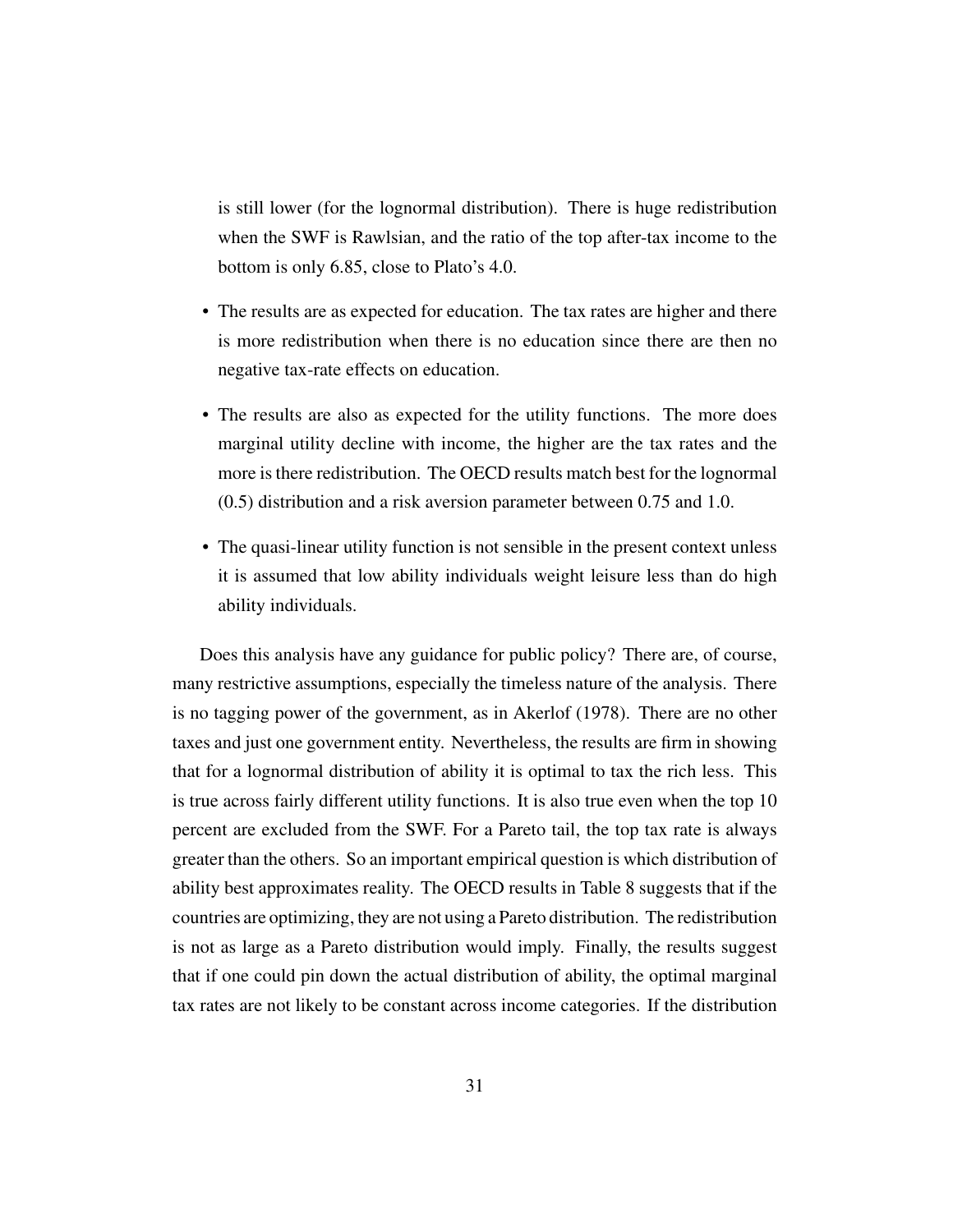is close to lognormal, they are likely to decline at the top income brackets, and if the distribution has a Pareto tail, the tax rate at the top is likely to be higher.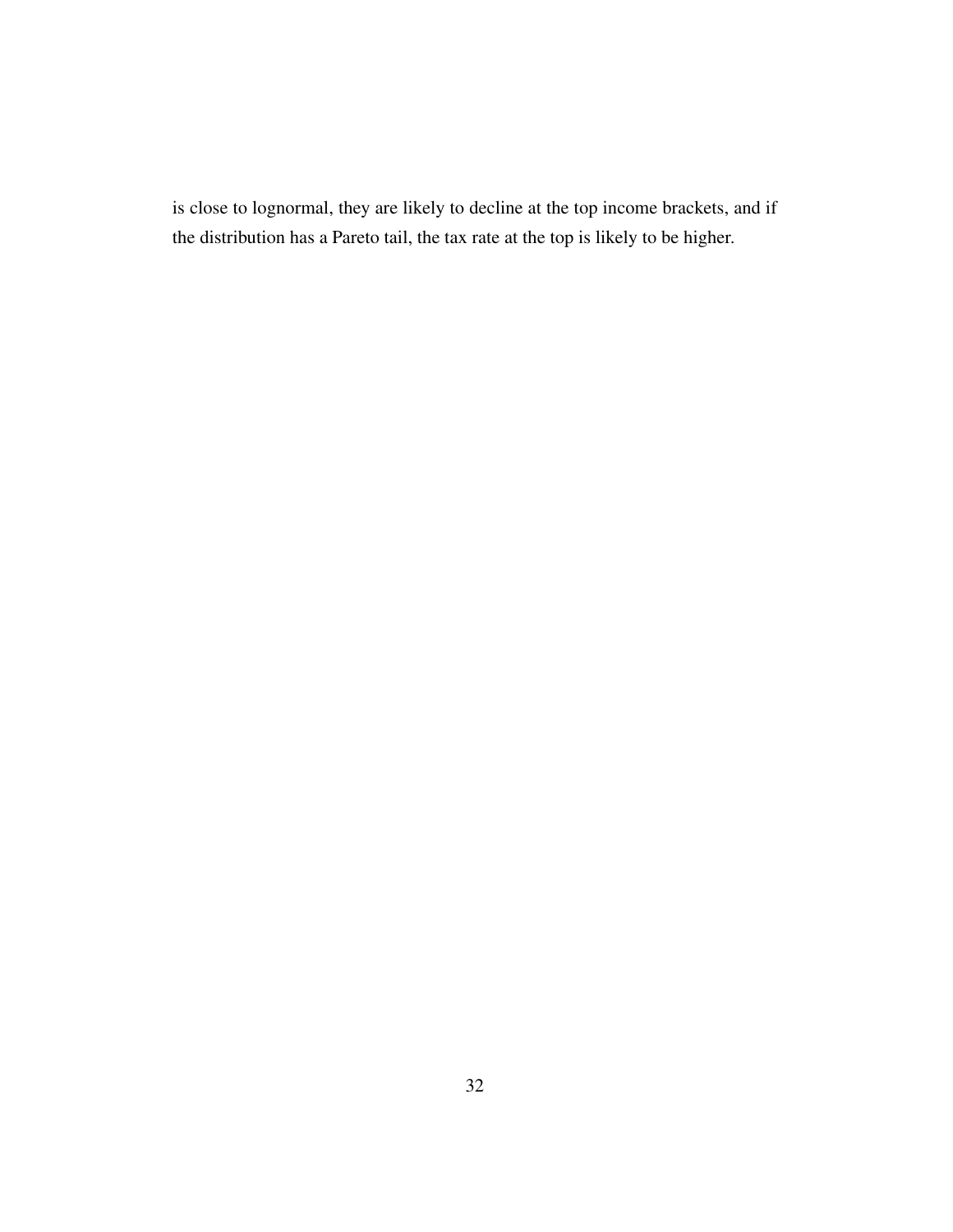### References

- [1] Akerlof, George, 1978, "The Economics of 'Tagging' as Applied to the Optimal Income Tax, Welfare Programs, and Manpower Planning," *American Economic Review*, 68, 8-19.
- [2] Best, Michael Carlos, and Henrik Jacobsen Kleven, 2013, "Optimal Income Taxation with Career Effects of Work Effort," LSE Working Paper, February.
- [3] Bovenbert, A. Lans, and Bas Jacobs, 2008, "Optimal Taxation of Human Capital and the Earnings Function," CESIFO Working Paper No. 2250, March.
- [4] Card, David, 1999, "The Causal Effect of Education on Earnings," in *Handbook of Labor Economics*, Volume 3, edited by O. Ashenfelter and D. Card, Elseview Science B.V., 1801–1863.
- [5] Dahan, Momi, and Michel Strawczynski, 2000, "Optimal Income Taxation: An Example with a U-Shaped Pattern of Optimal Marginal Tax Rates: Comment," *American Economic Review*, 90, 681–686.
- [6] Davidon, W.C., 1959, "Variable Metric Method for Minimization," A.E.C. Research and Development Report ANL-5990 (Revised).
- [7] Diamond, Peter, 1998, "Optimal Income Taxation: An Example with a U-Shaped Pattern of Optimal Marginal Tax Rates," *American Economic Review*, 88, 83-95.
- [8] Diamond, Peter, and Emmanuel Saez, 2011, "The Case for a Progressive Tax: From Basic Research to Policy Recommendations," *Journal of Economic Perspectives*, 25, 165–190, Fall.
- [9] Fair, Ray C., 1971, "The Optimal Distribution of Income," *The Quarterly Journal of Economics*, 85, 551–579, November.
- [10] Fair, Ray C., 1974, "On the Solution of Optimal Control Problems as Maximization Problems," *Annals of Economic and Social Measurement*, 3, 135– 154.
- [11] Fletcher, R. and M.J.D. Powell, 1963, "A Rapidly Convergent Descent Method for Minimization," *Computer Journal*, 6, 163–168.